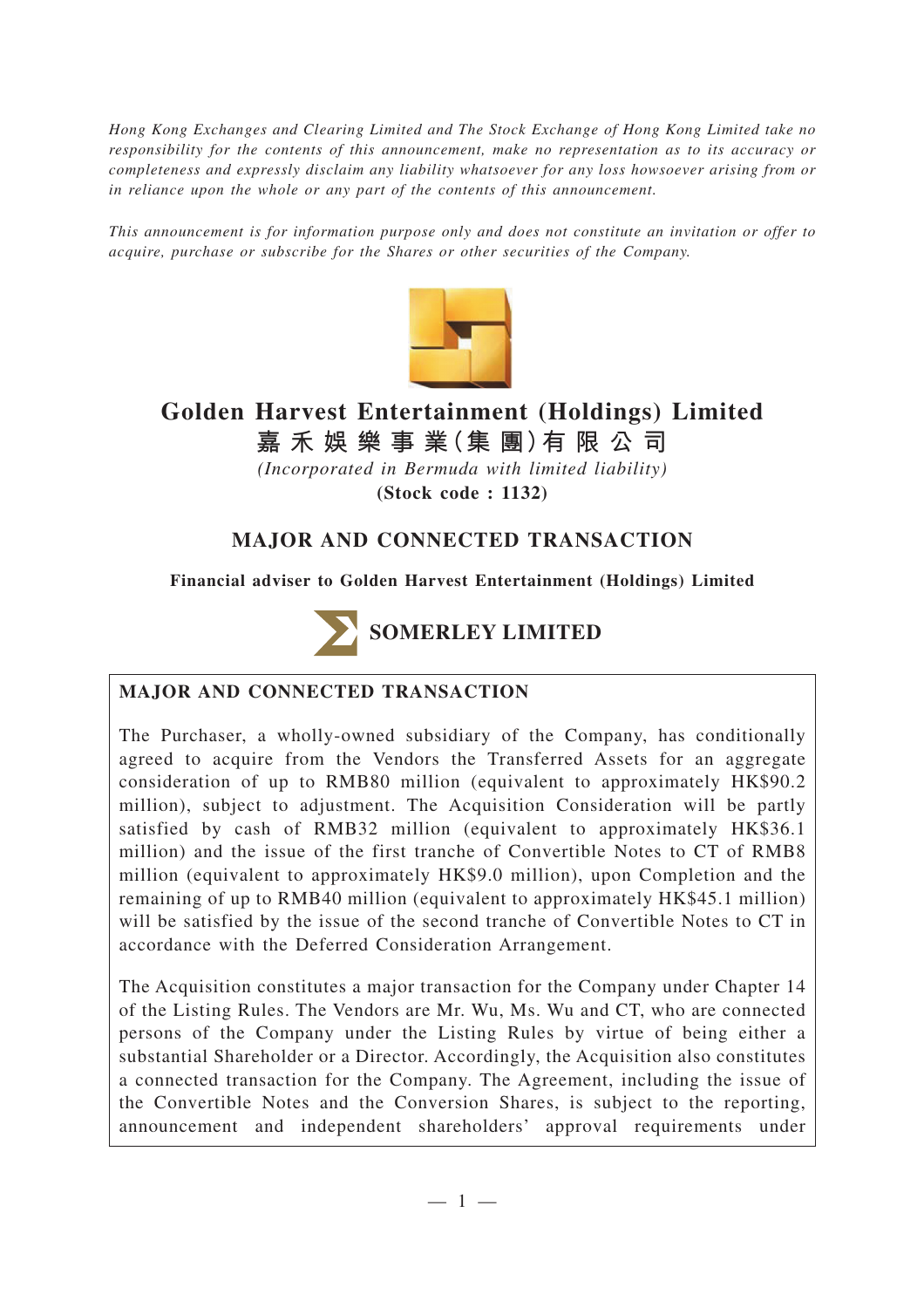Chapters 14 and 14A of the Listing Rules. The Vendors and their respective associates are required to abstain from voting on the relevant resolution approving the Agreement and the transactions contemplated thereunder, including the issue of the Convertible Notes and the Conversion Shares at the SGM.

An Independent Board Committee will be established to advise the Independent Shareholders in respect of the Agreement, including the issue of the Convertible Notes and the Conversion Shares. An independent financial adviser will be appointed to advise the Independent Board Committee and the Independent Shareholders in this regard. A circular containing, among other things, details of the Acquisition, a letter from the independent financial adviser, a letter from the Independent Board Committee, an accountants' report on the Transferred Assets and a notice to convene the SGM will be despatched to the Shareholders as soon as practicable.

# **INTRODUCTION**

The Purchaser, a wholly-owned subsidiary of the Company, has conditionally agreed to acquire from the Vendors the Transferred Assets for an aggregate consideration of up to RMB80 million (equivalent to approximately HK\$90.2 million), subject to adjustment. The Acquisition Consideration will be partly satisfied by cash of RMB32 million (equivalent to approximately HK\$36.1 million) and the first tranche of Convertible Notes to CT of RMB8 million (equivalent to approximately HK\$9.0 million) upon Completion and the remaining of up to RMB40 million (equivalent to approximately HK\$45.1 million) will be satisfied by the issue of the second tranche of Convertible Notes to CT in accordance with the Deferred Consideration Arrangement.

# **THE AGREEMENT**

| Date:          | 15 June 2009                                                                                |
|----------------|---------------------------------------------------------------------------------------------|
| <b>Parties</b> |                                                                                             |
| (i) Purchaser: | Golden Harvest Motion Pictures Company Limited, a<br>wholly-owned subsidiary of the Company |
| (ii) Vendors:  | Mr. Wu, Ms. Wu and CT                                                                       |

# **Assets to be acquired**

The Purchaser has conditionally agreed to acquire the entire equity interest of Chengtian Zhihong and the CT Contracts from the Vendors. In addition, each of Mr.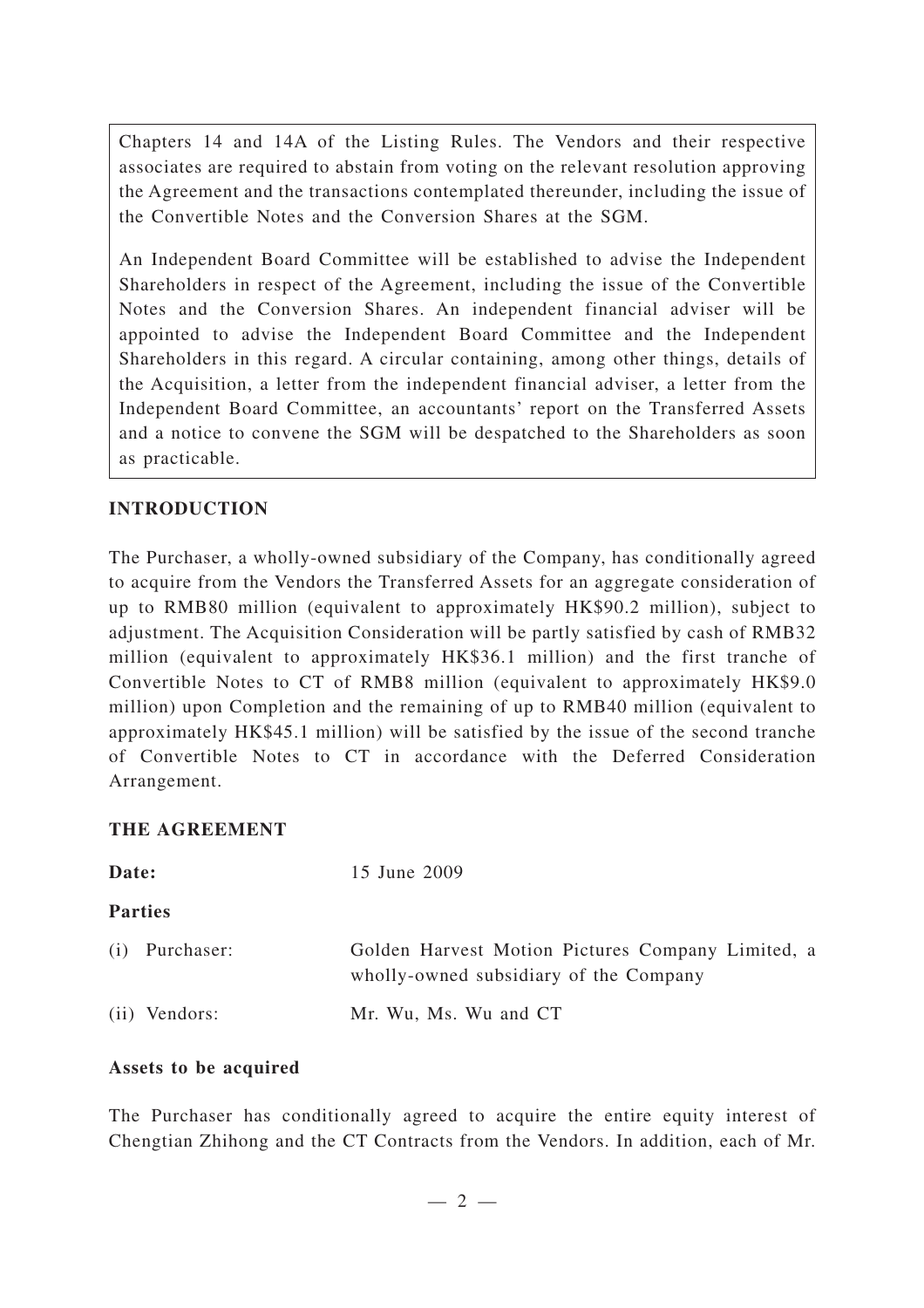Wu and CT has undertaken to conduct Reorganisation which includes (i) procure the Bohong Advertisements Contracts to be assigned or novated (as the case may be) to Chengtian Zhihong; and (ii) procure Zhihong Technology Contracts to be assigned or novated (as the case may be) to Chengtian Zhihong, on or prior to Completion.

## **Information on the Transferred Assets**

Upon completion of the Reorganisation, which is for reorganising and centralising the films and television programmes related business of CT and is a condition precedent to the Agreement, the Transferred Assets will comprise the entire equity interest in Chengtian Zhihong, the CT Contracts, the Bohong Advertisements Contracts and the Zhihong Technology Contracts.

Chengtian Zhihong was established on 9 June 2004 under the laws of the PRC and commenced business in 2005 with a registered capital of RMB3 million. As at the date of this announcement, Mr. Wu is the legal holder of 90% and the Transferors (as defined below) are the legal holders of 10% equity interest in Chengtian Zhihong and CT is the beneficial owner of the entire equity interest in Chengtian Zhihong. As at the date of this announcement, Mr. Wu has entered into an equity transfer agreement with one of the Transferors in respect of the transfer of 5% of the equity interest held by such Transferor in Chengtian Zhihong to Mr. Wu. The parties are in the process of handling the relevant procedures with the PRC regulatory authorities. Similarly, Ms. Wu has entered into an equity transfer agreement with one of the Transferors in respect of the transfer of 5% of the equity interest held by such Transferor in Chengtian Zhihong to Ms. Wu. The parties are in the process of handling the relevant procedures with the PRC regulatory authorities.

CT is owned as to 80% by Mr. Wu and 20% by Avex, a company listed on Tokyo Stock Exchange First Section, which is engaged in the communication and content creation business in Japan and overseas. Mr. Wu is the Chairman, an executive director and the controlling shareholder of the Company. Chengtian Zhihong principally engages in the investment, production (either by itself or through cooperation with other entities and foreign producers), distribution and marketing of Chinese-language films and television programmes in the PRC. Major involvement in film business by Chengtian Zhihong in recent years includes, "Red Cliff" ("赤壁") and "Warlords" ("投名狀"), which cast international artists including Jet Lee, Andy Lau, Tony Leung and Takeshi Kaneshiro. Chengtian Zhihong also produced a number of television series including "Make Sure Be Happy" ("你一定要幸福"), "Stage Sisters" ("舞台姐妹") and "Bald Beautiful Woman" ("光頭美女"). Films and television programmes produced by Chengtian Zhihong are screened and broadcasted in the PRC and other major cities in Asia.

Bohong Advertisements, Zhihong Technology and Chengtian Zhihong are beneficially wholly owned by CT. Bohong Advertisements is principally engaged in the marketing and advertising services including films and television programmes related advertisements. The business activities of Zhihong Technology are pre-production and investment in films and television programmes.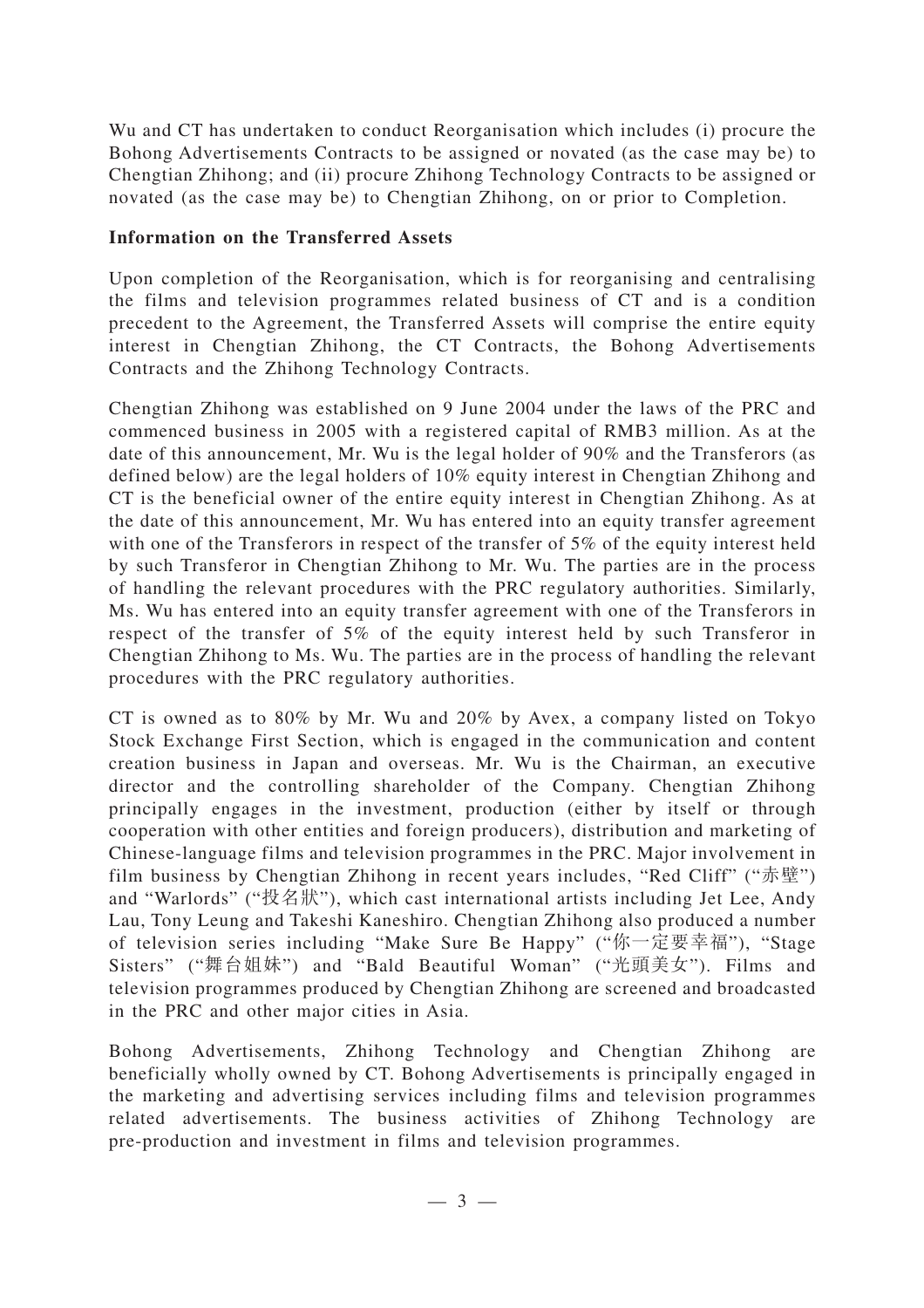#### **Reorganisation**

Pursuant to the Reorganisation, the films and television programmes related business of CT, through its subsidiaries or companies controlled by it (collectively, the "CT Group") will be reorganised and centralised under Chengtian Zhihong, while all the non-film and television programme related business of Chengtian Zhihong will be regrouped and transferred back to CT Group. Accordingly each of Mr. Wu and CT has undertaken to the Purchaser to procure, on or prior to Completion, (i) Bohong Advertisements to novate or assign (as the case may be) the Bohong Advertisements Contracts to Chengtian Zhihong; and (ii) Zhihong Technology to novate or assign (as the case may be) the Zhihong Technology Contracts to Chengtian Zhihong.

After completion of the Reorganisation and the Acquisition, the Restructured Group will principally be engaged in investment, production and worldwide distribution of films and videos, film exhibition in Hong Kong, the PRC, Taiwan and Singapore, provision of films and television programmes related advertising and consultancy services.

Set out below is the simplified shareholding structure of the Transferred Assets before and after the Acquisition:



#### (i) *Immediately before the Reorganisation*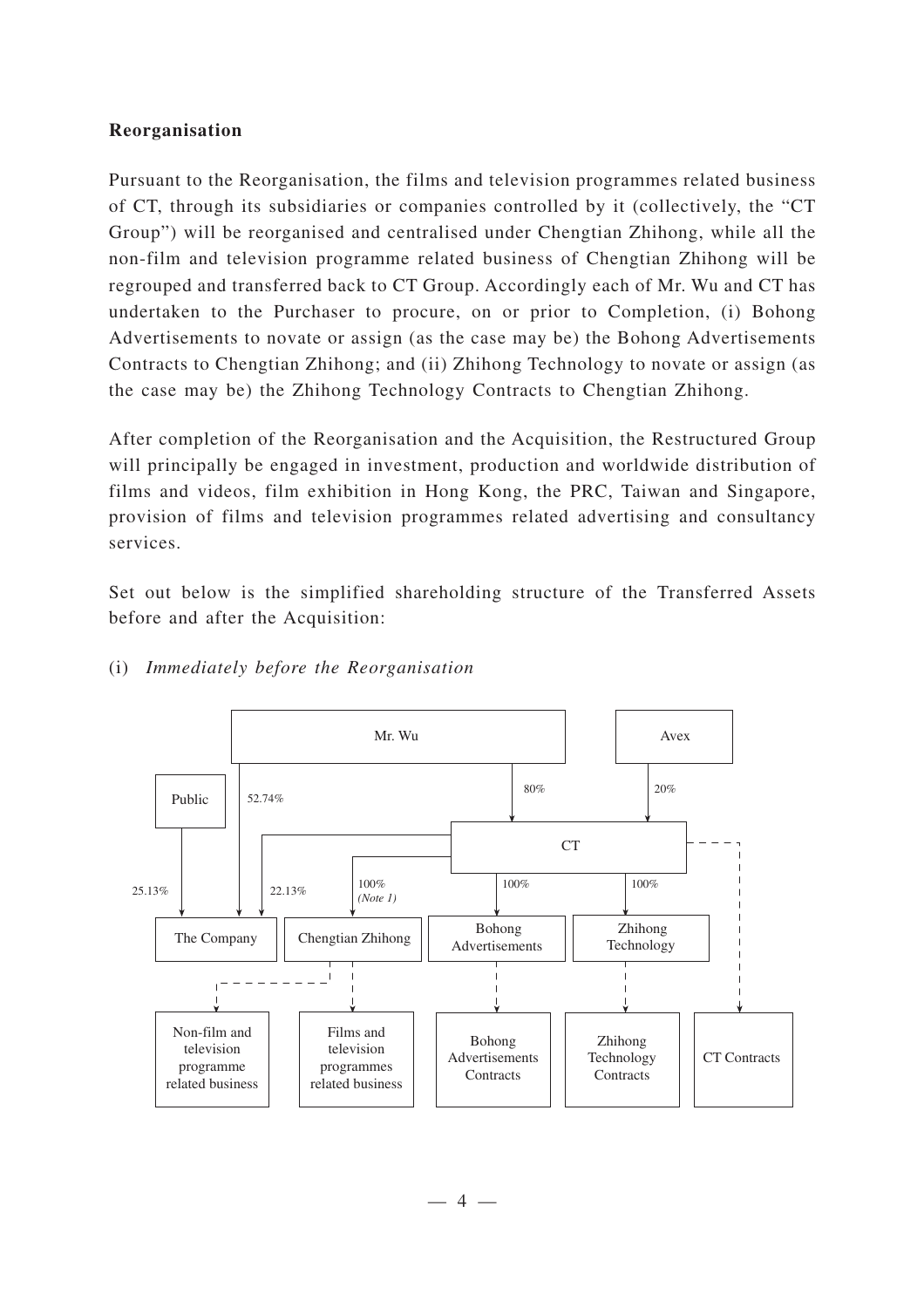

(ii) *Immediately after the Reorganisation but before the Completion*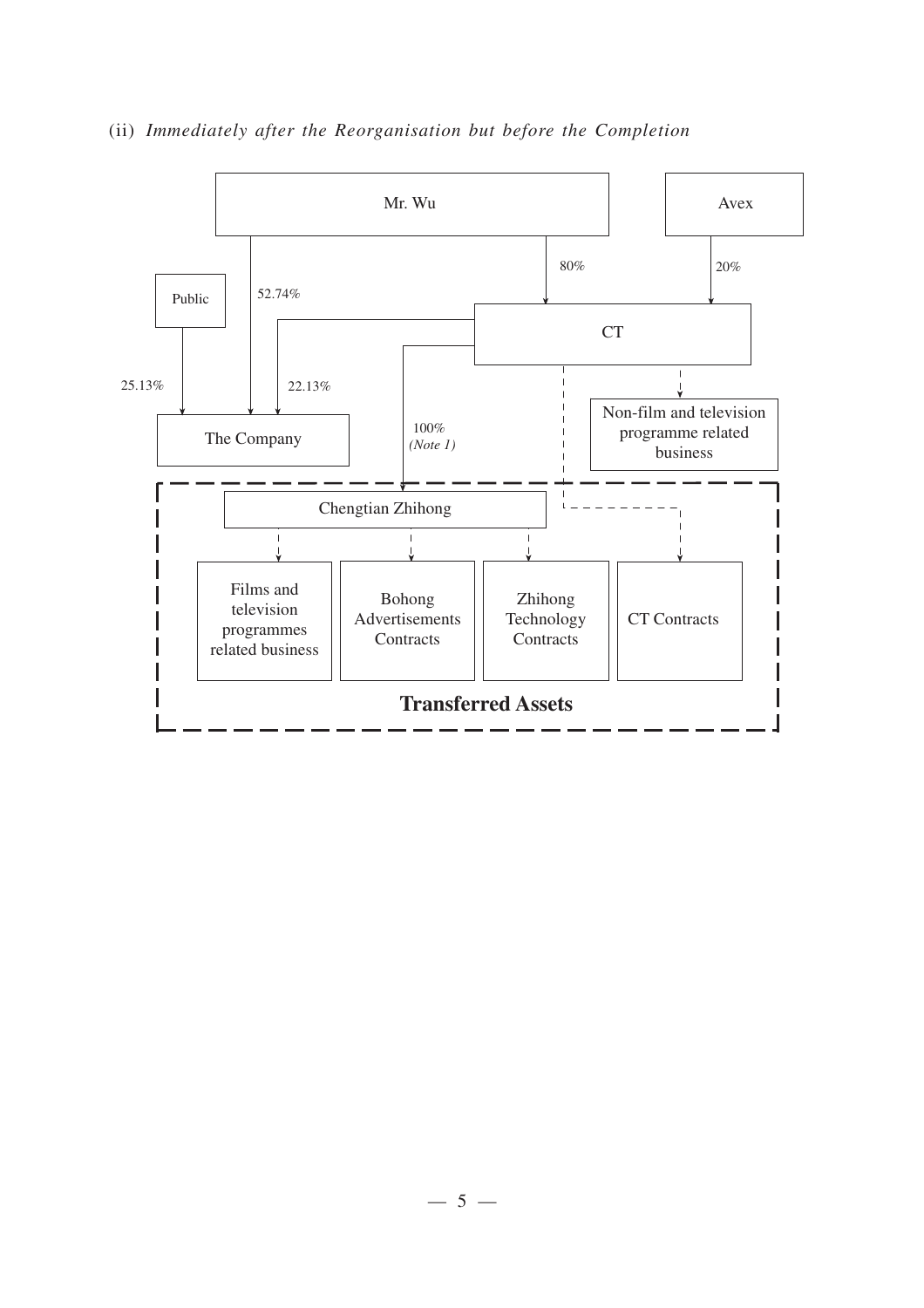80% 52.74% 22.13% 100% 20% 100% 25.13% Mr. Wu CT The Company Chengtian Zhihong Films and television programmes related business Bohong Advertisements **Contracts** Zhihong Technology **Contracts** CT Contracts Avex Non-film and television programme related business *Note 1* The Purchaser Public

(iii) *Immediately after the Completion of the Acquisition but before any exercise of the Convertible Notes*

*Note 1:* As at the date of this announcement, Mr. Wu is the legal holder of 90% equity interest in Chengtian Zhihong and two other PRC nationals ("Transferors" and "Transferor" means either of them) are the legal holders of the remaining 10% equity interest; and CT is the beneficial owner of the entire equity interest in Chengtian Zhihong. Mr. Wu has entered into an equity transfer agreement with one of the Transferors in respect of the transfer of 5% of the equity interest held by such Transferor in Chengtian Zhihong to Mr. Wu. The parties are in the process of handling the relevant procedures with the PRC regulatory authorities. Similarly, Ms. Wu has entered into an equity transfer agreement with one of the Transferors in respect of the transfer of 5% of the equity interest held by such Transferor in Chengtian Zhihong to Ms. Wu. The parties are in the process of handling the relevant procedures with

**Transferred Assets**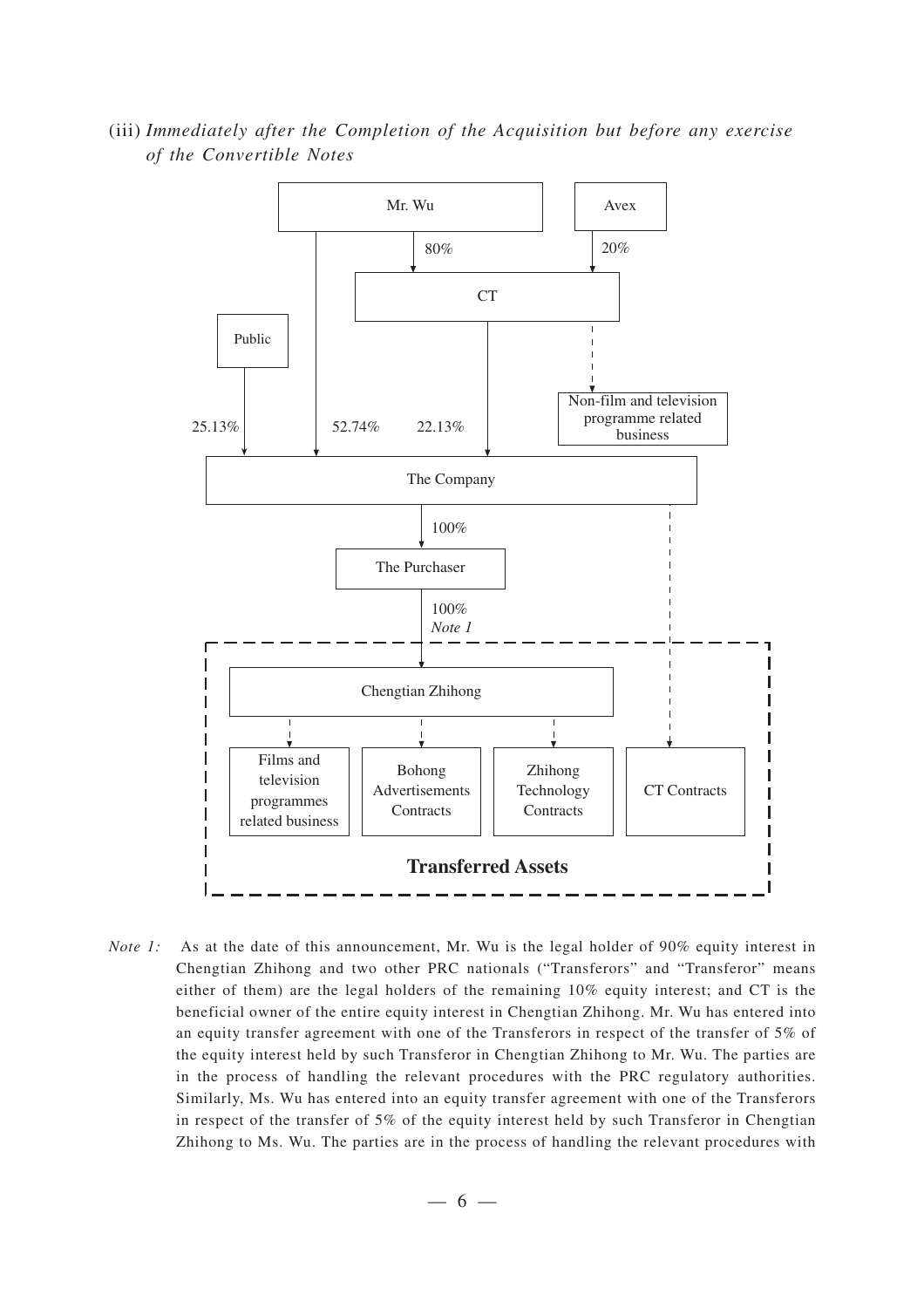the PRC regulatory authorities. Mr. Wu and Ms. Wu have undertaken to the Purchaser to execute the Contractual Arrangements (as defined below) on Completion. Mr. Wu and Ms. Wu have undertaken to the Purchaser to procure the Transferors to transfer 5% equity interest in Chengtian Zhihong to Mr. Wu and 5% equity interest in Chengtian Zhihong to Ms. Wu prior to Completion.

The Transferred Assets have an unaudited net asset value of approximately RMB38 million as at 31 December 2008, and the unaudited combined profits for each of the two years ended 31 December 2008 were as follows:

|                                            | Financial year ended 31 December<br>2007<br><i>RMB'000</i> | 2008<br><b>RMB'000</b> |
|--------------------------------------------|------------------------------------------------------------|------------------------|
| Profit from operations and before taxation | 25,035                                                     | 4,970                  |
| Profit for the year                        | 19,002                                                     | 4.970                  |

Following Completion, the accounts of the Transferred Assets will be fully consolidated into the consolidated financial statements of the Group through the Contractual Arrangements.

The investment cost of the Vendors in the Transferred Assets was amounted to RMB16.5 million as at 31 December 2008.

# **Contractual arrangements regarding the equity interests in Chengtian Zhihong**

PRC regulations currently have certain restrictions on the foreign ownership of companies involved in certain businesses or operational areas of the film and television industry. Upon Completion, the Group does not have direct equity interest in Chengtian Zhihong which was established under the law of the PRC and continued to be wholly-owned by PRC citizens (i.e. Mr. Wu and Ms. Wu). The Group's effective management, control and beneficial interest in Chengtian Zhihong will be protected through the following contractual arrangements.

Mr. Wu and Ms. Wu have undertaken, and CT shall procure Mr. Wu and Ms. Wu, to execute (i) the equity pledge agreement in respect of the equity interest in Chengtian Zhihong in favour of a wholly foreign owned enterprise of the Group on terms satisfactory to the Purchaser; (ii) the exclusive option agreement in respect of the equity interest in Chengtian Zhihong in favour of a wholly foreign owned enterprise of the Group whereby an exclusive option will be granted to a wholly foreign owned enterprise of the Group to acquire the equity interest in Chengtian Zhihong at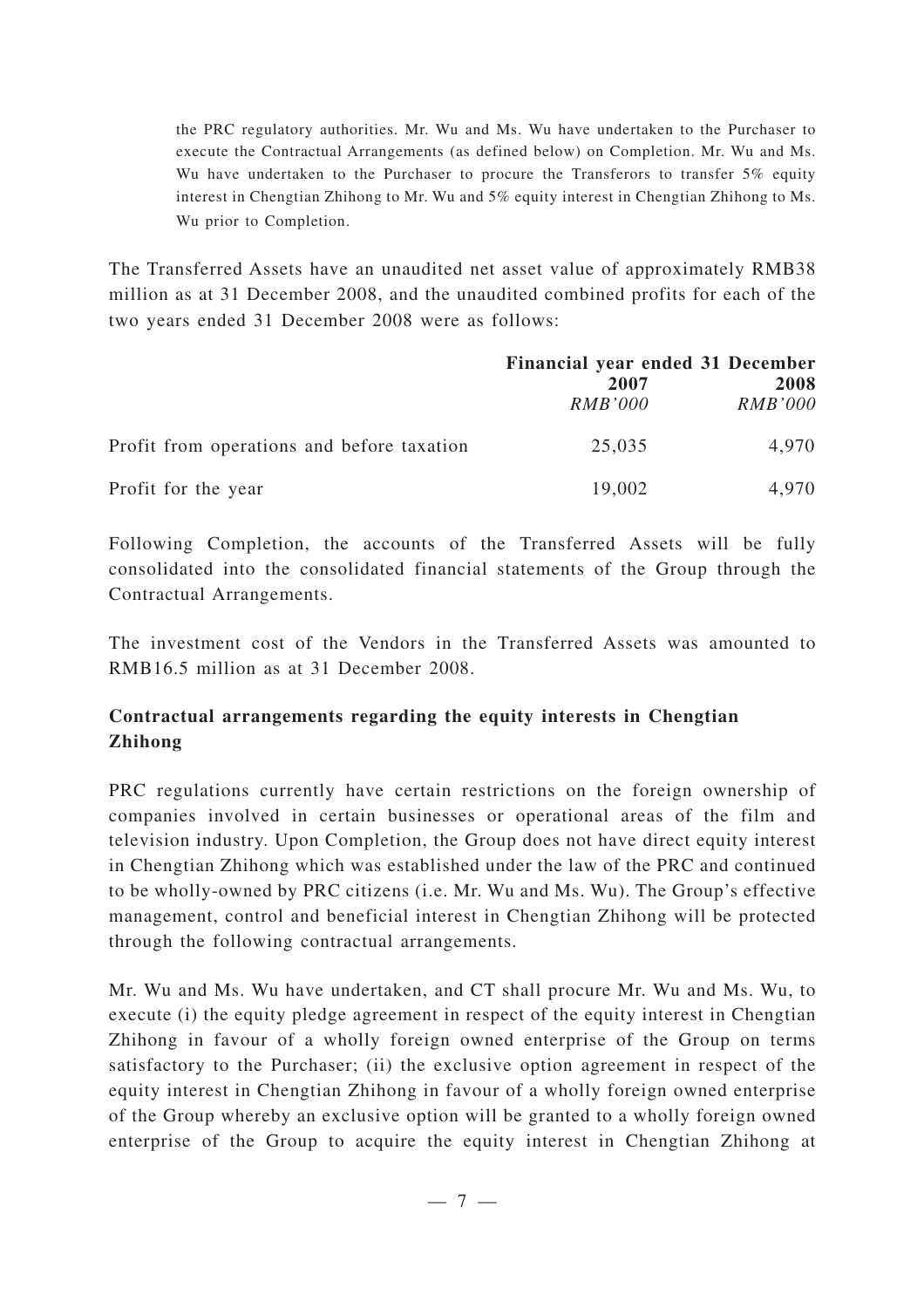nominal consideration in accordance with the applicable laws and on terms satisfactory to the Purchaser; and (iii) a proxy agreement in favour of a wholly foreign owned enterprise of the Group on terms satisfactory to the Purchaser (collectively, "the Contractual Arrangements").

As part of the Completion obligation as set out in the Agreement, the Vendors have to deliver on or prior to Completion a PRC legal opinion in a form satisfactory to the Purchaser, in relation to, among other things, the legality and enforceability of the Contractual Arrangements. Further details of the Contractual Arrangements and the associated risks relating to such arrangements will be set out in the circular of the Company.

# **Non-compete undertakings**

Subject to Completion, each of Mr. Wu and CT undertakes to and for the benefit of the Purchaser that, save and except through their respective interests in the Company and Chengtian Zhihong, they will not and shall use their best endeavors to ensure that they will not, whether as principal or agent and whether undertaken directly or indirectly (including through any affiliate, body corporate, partnership, joint venture or other contractual arrangement), carry on, engage in or make any investment, whether for profit, reward or otherwise, in any business relating to the Restricted Business. Such undertakings shall survive and remain in full force and effect from Completion. For the purposes of Mr. Wu, such undertakings shall survive and remain in full force and effect for so long as Mr. Wu directly and/or indirectly holds 30% or more of the total issued share capital of the Company. For the purposes of CT, such undertaking shall survive and remain in full force and effect for so long as CT, directly and /or indirectly holds 10% or more of the shareholding interest in the Company or is controlled by Mr. Wu.

# **Acquisition Consideration**

The maximum aggregate Acquisition Consideration is up to RMB80 million (equivalent to approximately HK\$90.2 million) which will be partly satisfied by cash of RMB32 million (equivalent to approximately HK\$36.1 million) funded by the internal resources of the Group and by the issue of the first tranche of the Convertible Notes by the Company to CT of RMB8 million (equivalent to approximately HK\$9.0 million) upon Completion and the remaining of up to RMB40 million (equivalent to approximately HK\$45.1 million) will be satisfied by the issue of the second tranche Convertible Notes by the Company to CT in accordance with the Deferred Consideration Arrangement set out below:

(i) RMB40 million (equivalent to approximately HK\$45.1 million) shall be paid to CT or such other entities as designated by CT, of which RMB32 million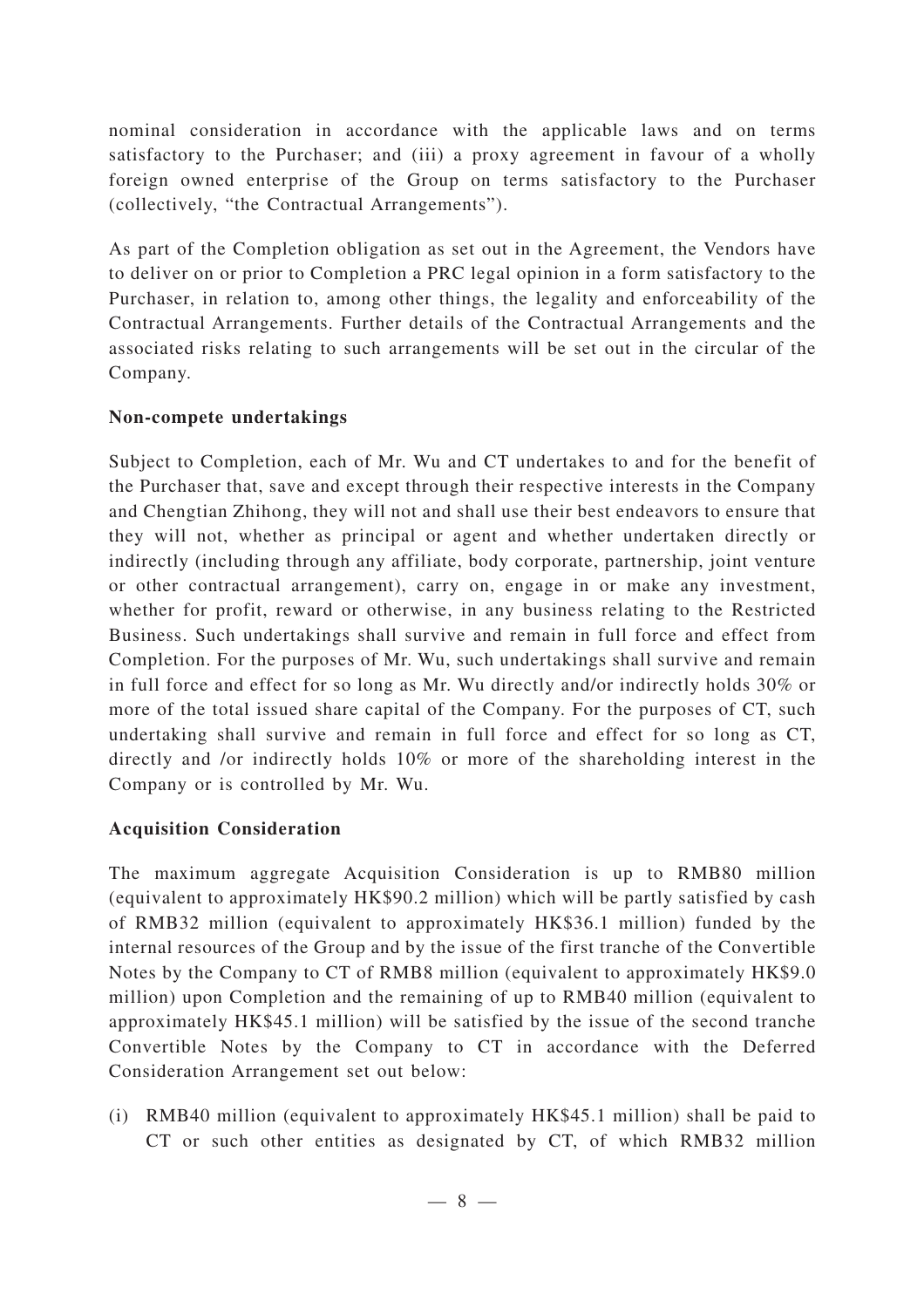(equivalent to approximately HK\$36.1 million) will be in cash within one Business Day (after deducting the costs arising out of or in connection with the preparation, negotiation and implementation of the Agreement that needs to be borne by CT), from the Completion Date or such other time as agreed to by the Purchaser and CT in writing and RMB8 million (equivalent to approximately HK\$9.0 million) by way of issuing the first tranche Convertible Notes within five Business Days from the Completion Date; and

(ii) Up to RMB40 million (equivalent to approximately HK\$45.1 million) shall be paid to CT by way of issuing the second tranche Convertible Notes in accordance with the Deferred Consideration Arrangement.

The Acquisition Consideration was determined after arms' length negotiation between the Company and the Vendors after taking into consideration the financial position of the Transferred Assets; the prospects of the films and television programmes related business in the PRC; and the Guaranteed Profit. The Directors, excluding the independent non-executive Directors, consider that the Acquisition Consideration is fair and reasonable.

## **Deferred Consideration Arrangement**

Pursuant to the Agreement, CT has undertaken to the Purchaser that the consolidated profit after taxation and minority interests (but excluding any extraordinary or exceptional or non-recurring items, e.g. any gain or loss arising due to acquisition and disposal of assets/shares; any event or transaction that is outside its ordinary course of business and any tax arising as a result of such items) of or derived from the Transferred Assets for the Guaranteed Period prepared and presented in accordance with the HKFRS shall not be less than RMB20 million (equivalent to approximately HK\$22.6 million).

- (i) In the event that the Aggregate Net Profits for 2009 and 2010 are equal to or more than the Guaranteed Profit of RMB20 million, a sum equal to RMB40 million (equivalent to approximately HK\$45.1 million) shall be payable by the Purchaser to CT by procuring the Company to issue the Convertible Notes within 15 Business Days from 30 April 2011.
- (ii) In the event that the Aggregate Net Profits for 2009 and 2010 are positive but less than the Guaranteed Profit of RMB20 million, a sum equal to the Aggregate Net Profits multiplied by a factor of two shall be payable by the Purchaser to CT by procuring the Company to issue the Convertible Notes within 15 Business Days from 30 April 2011. No amount shall be payable by the Purchaser where the Aggregate Net Profits are equal to or less than zero.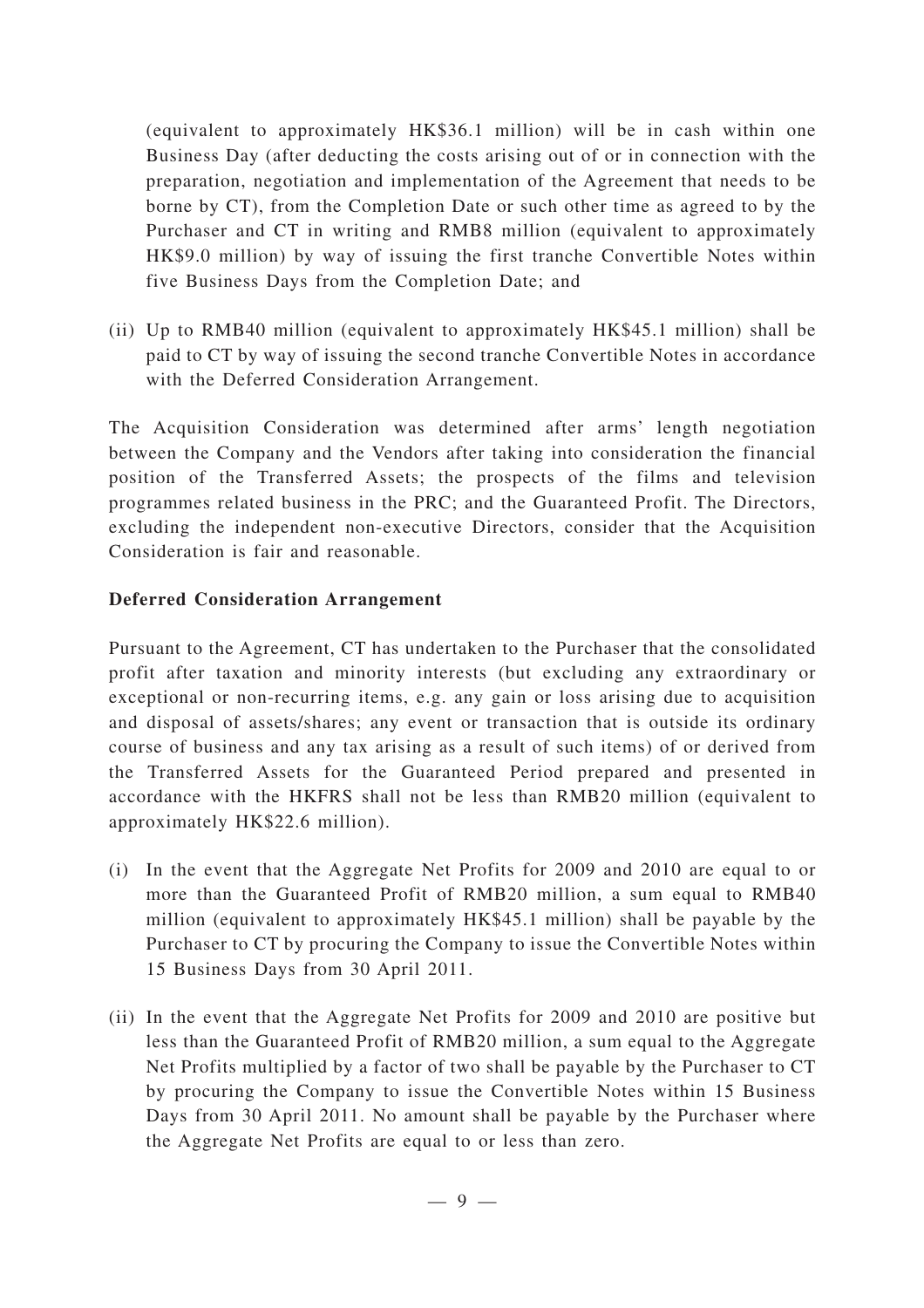# **Convertible Notes**

The principal terms of the Convertible Notes to be issued by the Company will be as follows:-

| Principal amount: | The Convertible Notes will be issued in two tranches<br>with the maximum principal amount of approximately<br>HK\$54.1 million (equivalent to RMB48 million). The<br>Convertible Notes are denominated in HK\$. The HK\$<br>equivalent of the Convertible Notes are calculated based<br>on the exchange rate of RMB to HK\$ at the rate of<br>RMB1: HK\$1.128.                                                                                     |
|-------------------|----------------------------------------------------------------------------------------------------------------------------------------------------------------------------------------------------------------------------------------------------------------------------------------------------------------------------------------------------------------------------------------------------------------------------------------------------|
| Maturity date:    | Unless previously converted, the outstanding principal<br>amount of the Convertible Notes will be repaid by the<br>Company on 31 December 2015.                                                                                                                                                                                                                                                                                                    |
| Coupon:           | N <sub>il</sub>                                                                                                                                                                                                                                                                                                                                                                                                                                    |
| Conversion:       | The whole or any part (in authorised denominations) of<br>the outstanding principal amount of Convertible Notes<br>are convertible from time to time and at any time over<br>the term of the Convertible Notes at a conversion price<br>of HK\$3.38 per Share (subject to adjustment).                                                                                                                                                             |
|                   | The conversion price of the Convertible Notes is subject<br>to adjustment provisions standard for convertible<br>securities of similar type. Adjustment events will<br>include changes in the share capital of the Company,<br>such as consolidation or sub-division of shares,<br>capitalisation of profits or reserves, capital distributions<br>in cash or specie, or subsequent issue of securities in the<br>Company at a discount to market. |
|                   | The holder of the Convertible Notes undertakes to the<br>Company that it will not exercise its conversion rights<br>to convert the Convertible Notes into Conversion Shares<br>in such a way that it will render the Company being not<br>able to comply with the requirements on public float of<br>the Listing Rules.                                                                                                                            |
| Redemption:       | To the extent not previously converted, the Company<br>shall redeem the Convertible Notes in cash at 100% of<br>the outstanding principal amount on 31 December 2015.                                                                                                                                                                                                                                                                              |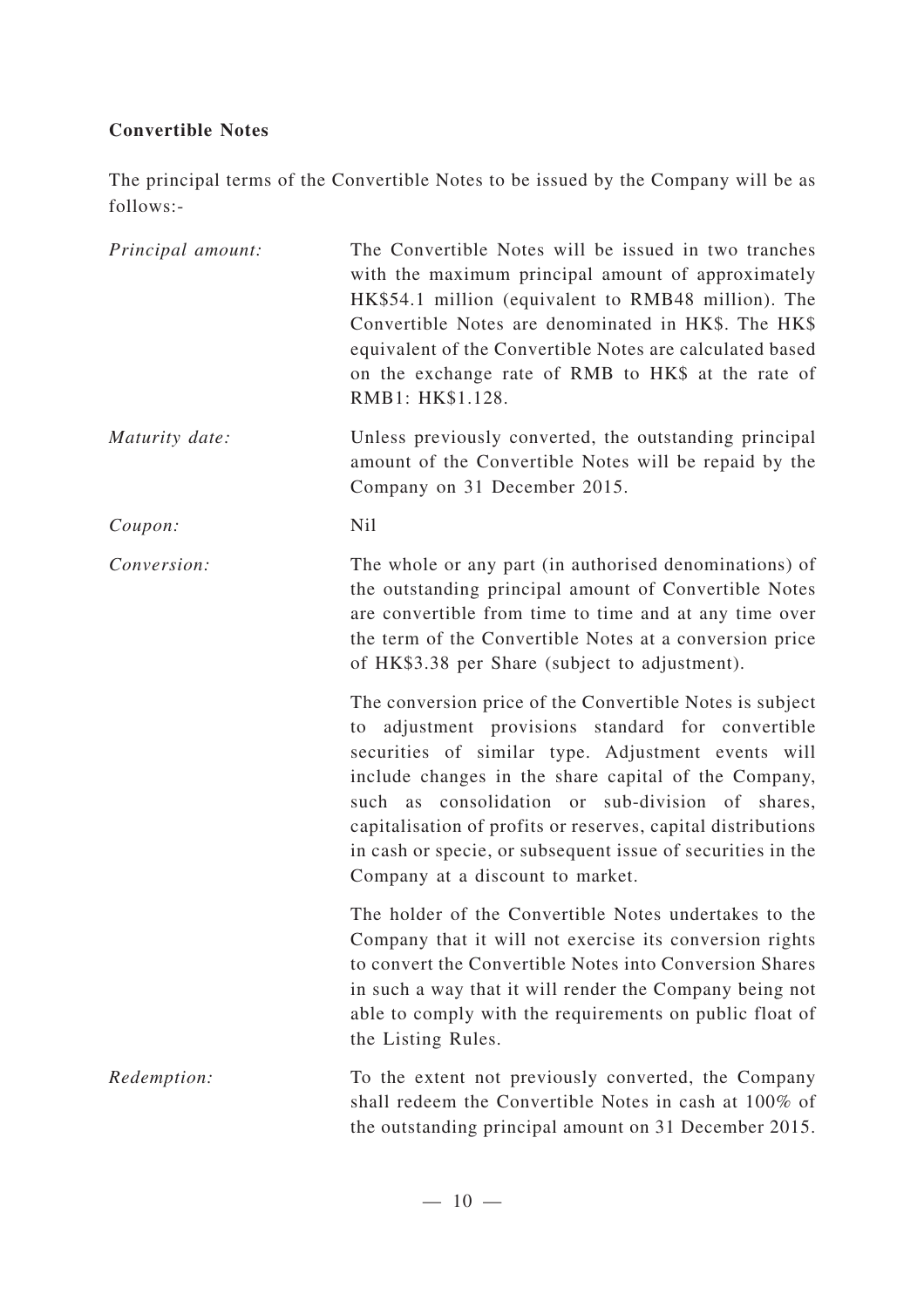| Listing:                            | No application will be made for the listing of the<br>Convertible Notes on any stock exchange. Application<br>will be made for the listing of, and permission to deal<br>in, the Conversion Shares on the Stock Exchange.                                                                                                                                                                                                                                                                                                 |
|-------------------------------------|---------------------------------------------------------------------------------------------------------------------------------------------------------------------------------------------------------------------------------------------------------------------------------------------------------------------------------------------------------------------------------------------------------------------------------------------------------------------------------------------------------------------------|
| Ranking of the<br>Convertible Notes | The Convertible Notes constitute (subject to the terms<br>and conditions of the Convertible Notes) unsecured<br>obligations of the Company and ranking pari passu with<br>other unsecured obligation of the Company.                                                                                                                                                                                                                                                                                                      |
| Conversion Shares:                  | On the basis of the principal amount of HK\$54.1 million<br>and the initial conversion price of HK\$3.38 per Share,<br>a total of 16,018,934 Conversion Shares will be issued<br>upon full conversion of the Convertible Notes. The<br>Conversion Shares shall upon issue rank pari passu in<br>all respects with the then issued Shares.                                                                                                                                                                                 |
| Transferability:                    | The Convertible Notes will not be assignable or<br>transferable which is not a subsidiary or holding<br>company of the holders of the Convertible Notes except<br>with the prior written consent of the Company. The<br>Convertible Notes may not be assigned or transferred to<br>a connected person of the Company without the prior<br>written consent of the Company. Save as aforesaid,<br>there is no other restriction applicable to the subsequent<br>sale of the Convertible Notes and the Conversion<br>Shares. |

The initial conversion price of the Convertible Notes of HK\$3.38 per Share has been determined after arms' length negotiation between the Purchaser and the Vendors with reference to the recent daily closing price of the Shares.

The initial conversion price of HK\$3.38 per Share:

- (i) a premium of approximately 12.667% over the closing price of HK\$3.0 per Share as quoted on the Stock Exchange on 15 June 2009, being the last trading day immediately prior to the release of this announcement;
- (ii) a premium of approximately 11.331% over the average closing price of HK\$3.036 per Share as quoted on the Stock Exchange over the last 10 trading days up to and including 15 June 2009;
- (iii) a premium of approximately 8.787% over the average closing price of HK\$3.107 per Share as quoted on the Stock Exchange over the last 30 trading days up to and including 15 June 2009;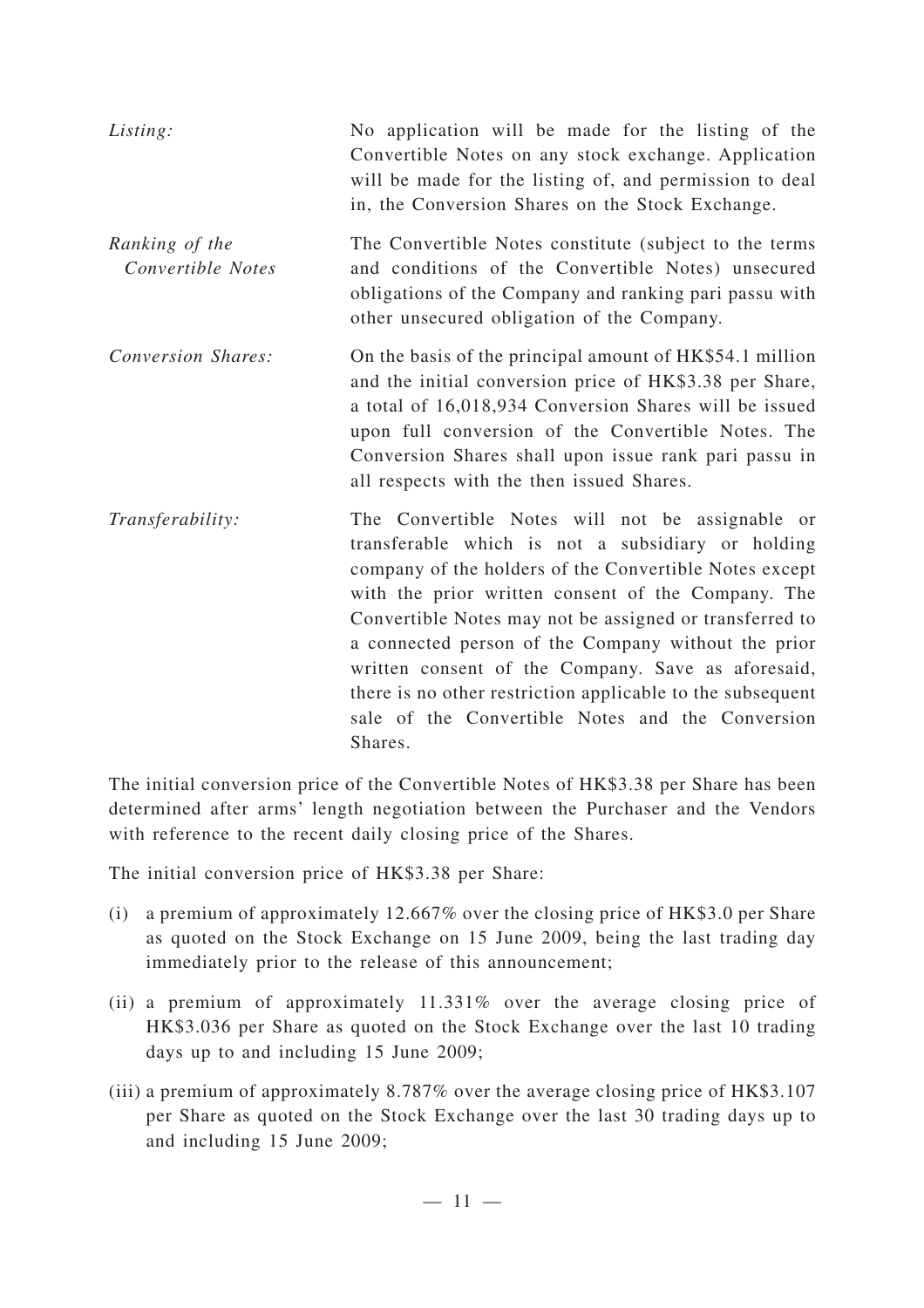- (iv) a premium of approximately 4.969% over the average closing price of HK\$3.220 per Share as quoted on the Stock Exchange since the Company resumed trading on 14 April 2009 up to and including 15 June 2009;
- (v) a premium of approximately 2.238% over the audited consolidated net tangible assets value (excluding minority interest) of the Group of HK\$3.306 per Share as at 30 June 2008; and
- (vi) a premium of approximately 0.118% over the unaudited consolidated net tangible assets value (excluding minority interest) of the Group of HK\$3.376 per Share as at 31 December 2008.

The Acquisition Consideration was determined after taking into account, among other things, that (i) the Convertible Notes is zero coupon, has no premium on redemption, no put option, no re-set provision and a conversion price (subject to adjustment) which reflects a premium over recent market prices and approximately equal to the latest unaudited consolidated net tangible asset value of about HK\$3.376 per Share as at 31 December 2008; and (ii) that there is no immediate dilution effect on the shareholding interests of the Independent Shareholders.

# **Conditions of the Agreement**

The Agreement is subject to and conditional upon the fulfillment of, inter alia, the following conditions precedent on or before the Long Stop Date:

- (i) completion of satisfactory legal, financial and business due diligence in respect of the Transferred Assets by the Purchaser;
- (ii) the obtaining of all consents which are necessary or desirable for the implementation of the transactions contemplated by the parties under the Agreement, including without limitation, approval of the Shareholders, if required, in relation to the Agreement and the transactions contemplated thereunder and any other approvals or notifications required pursuant to the requirements of the Listing Rules, including the Listing Committee of the Stock Exchange agreeing to grant the listing of, and permission to deal in the Conversion Shares to be issued pursuant to the conversion of the Convertible Notes;
- (iii) all consents, in form and substance reasonably satisfactory to the Purchaser, to the performance by the Vendors of their obligations under the Agreement as are required under any law and regulation or arrangement (contractual or otherwise) having been obtained and remaining in full force and effect;
- (iv) none of the warranties and representations being found to be, or no event occurring or matter arising which may render or renders any of the warranties and representations, untrue or inaccurate or misleading on and as at the Completion Date; and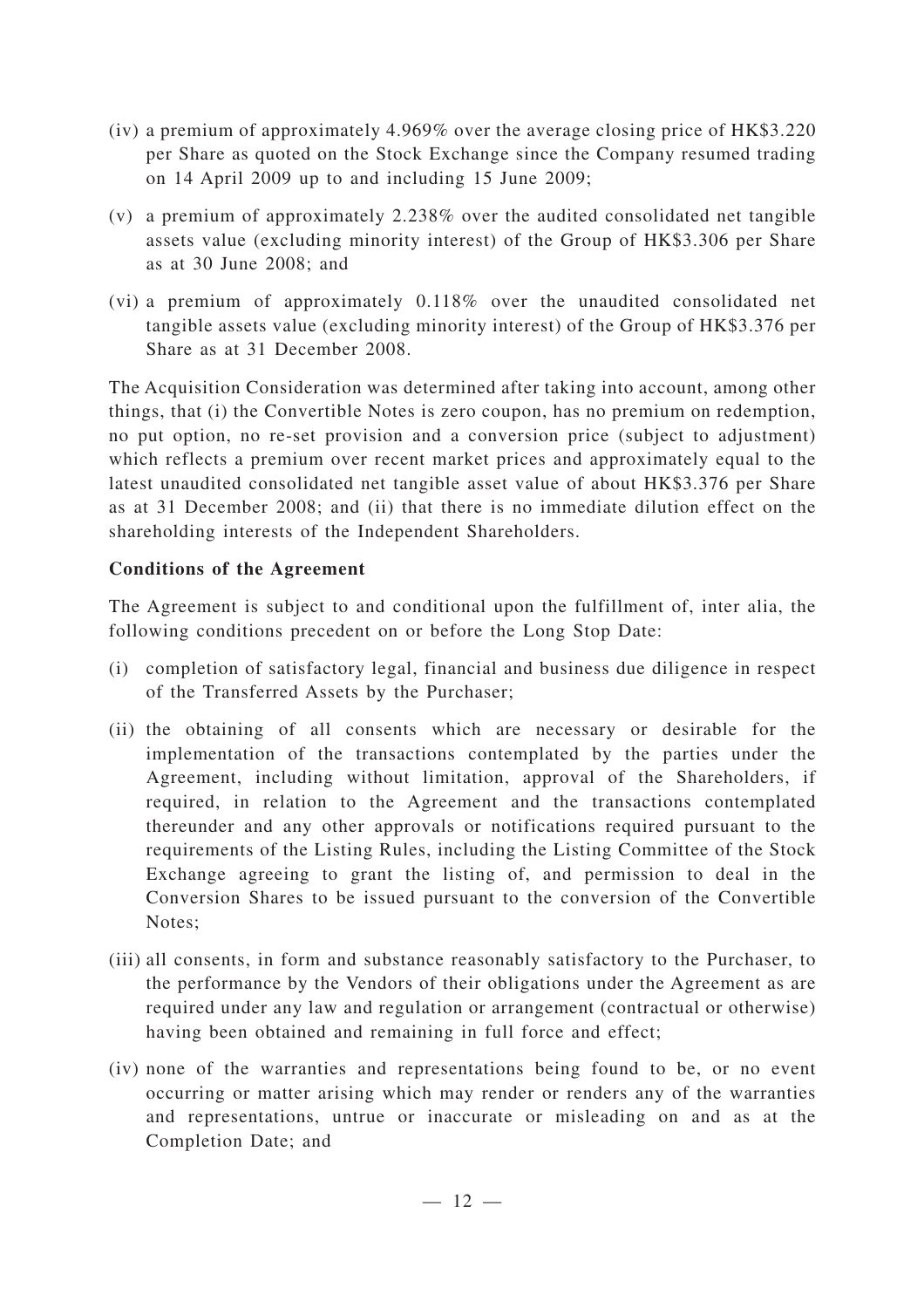(v) completion of Reorganisation, to the reasonable satisfaction of the Purchaser.

The Purchaser may at its absolute discretion waive in writing the conditions mentioned above (other than condition ii above). If any of the above conditions shall not have been fulfilled in full (or, where applicable, waived by the Purchaser in writing) on or before the Long Stop Date, then the Agreement shall lapse and no party shall make any claim against the other in respect hereof, save for any antecedent breach.

# **Completion**

Completion is to take place after five Business Days after fulfillment (or, where applicable, waived by the Purchaser in writing) of the conditions referred to above.

#### **Effect on the shareholding structure of the Company**

The following is a summary of the shareholding structure of the Company (i) as at the date of this announcement; (ii) immediately after full conversion of the first tranche of the Convertible Notes to be issued upon Completion; and (iii) immediately after full conversion of the maximum issued amounts of Convertible Notes (assuming no other changes in shareholding before then):

|                            | As at the date of<br>this announcement |             | After full conversion of<br>the first tranche of<br><b>Convertible Notes</b><br>issue upon Completion |             | Immediately after full<br>conversion of the<br>maximum issued amounts<br>of Convertible Notes |             |
|----------------------------|----------------------------------------|-------------|-------------------------------------------------------------------------------------------------------|-------------|-----------------------------------------------------------------------------------------------|-------------|
|                            |                                        | Approximate |                                                                                                       | Approximate |                                                                                               | Approximate |
|                            | No. of                                 | percentage  | No. of                                                                                                | percentage  | No. of                                                                                        | percentage  |
| <b>Shareholders</b>        | <b>Shares</b>                          | $(\%)$      | <b>Shares</b>                                                                                         | $(\%)$      | <b>Shares</b>                                                                                 | $(\%)$      |
| <b>CT</b>                  | 40,553,060                             | 22.13%      | 43,222,882                                                                                            | 23.24%      | 56,571,994                                                                                    | 28.38%      |
| Mr. Wu $(Note 1)$          | 96,670,412                             | 52.74%      | 96,670,412                                                                                            | 51.99%      | 96,670,412                                                                                    | 48.51%      |
| CT and Mr. Wu              | 137, 223, 472                          | 74.87%      | 139,893,294                                                                                           | $75.23\%$   | 153,242,406                                                                                   | 76.89%      |
| <b>Public Shareholders</b> | 46,050,518                             | 25.13%      | 46,050,518                                                                                            | $24.77\%$   | 46,050,518                                                                                    | $23.11\%$   |
| Total:                     | 183,273,990                            | $100\%$     | 185,943,812                                                                                           | $100\%$     | 199,292,924                                                                                   | $100\%$     |

*Note:*

1. Mr. Wu through his 100% beneficial holding in Skyera International Limited, Mainway Enterprises Limited and Cyber International Limited holds 96,670,412 Shares. Of these Shares, (a) 37,798,813 Shares were held by Skyera International Limited; (b) 40,871,599 Shares were held by Mainway Enterprises Limited; and (c) 18,000,000 Shares were held by Cyber International Limited.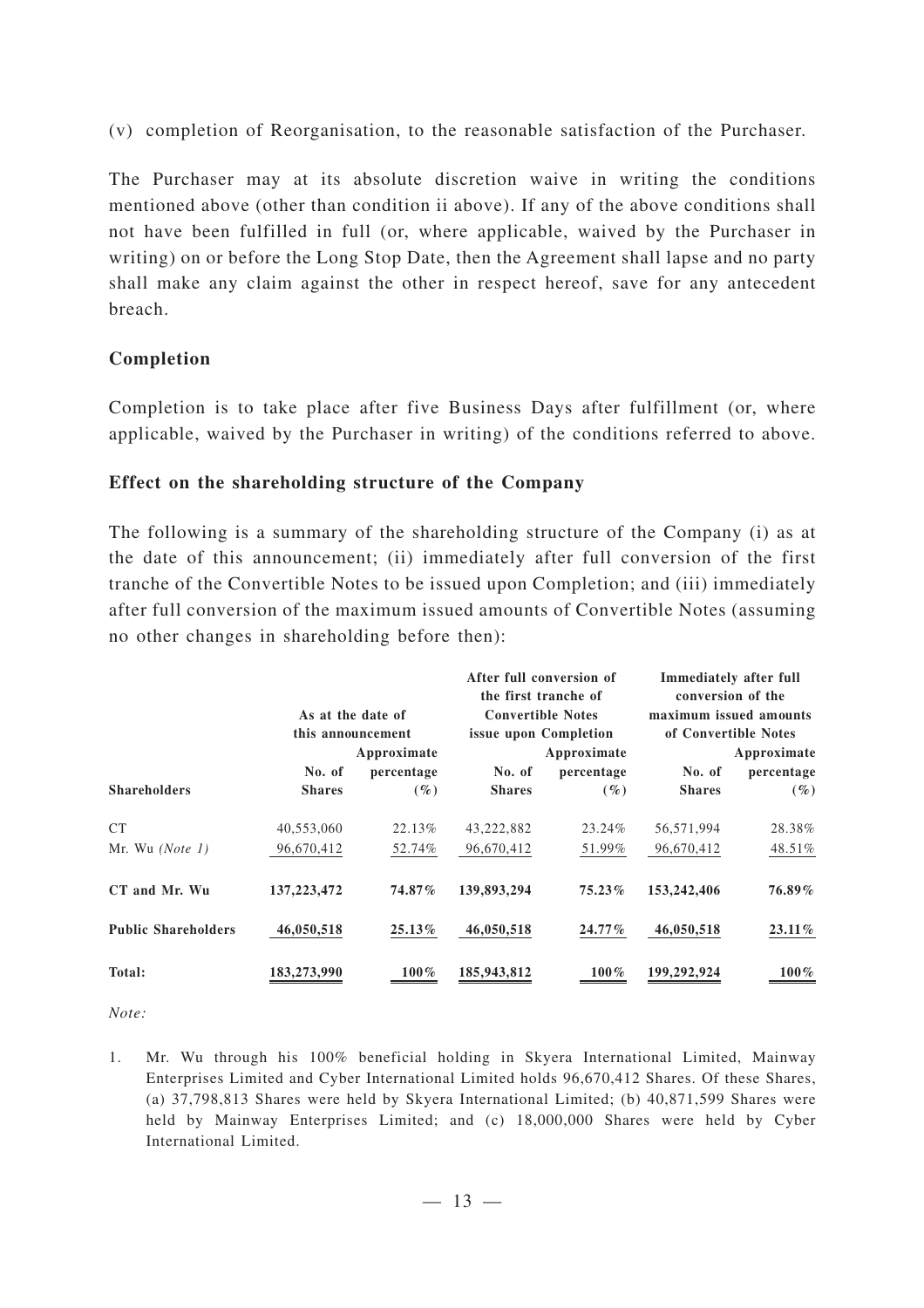Conversion of the Convertible Notes may result in the Company failing to meet the minimum public float requirement as prescribed under Rule 8.08 of the Listing Rules. According to the terms of the Convertible Notes, CT will only be able to exercise the conversion rights as to such number of Shares if, upon conversion, the percentage of the Shares held by the public will still meet the minimum public float requirement under Rule 8.08 of the Listing Rules. A total of 16,018,934 Conversion Shares to be issued upon full conversion of the maximum issued amounts of Convertible Notes represents approximately 8.74% of the existing share capital of the Company and approximately 8.04% of the share capital of the Company as enlarged by the Conversion Shares.

# **INFORMATION ON THE COMPANY AND CT**

The Group is principally engaged in worldwide film and video distribution, film exhibition in Hong Kong, the PRC, Taiwan and Singapore.

CT was incorporated in the British Virgin Islands with limited liability and was founded by Mr. Wu in 2004. CT is principally engaged in films and television programmes and production, music and musical production, artist management and advertising businesses in the PRC. CT is owned as to 80% by Mr. Wu and 20% by Avex, a company listed on Tokyo Stock Exchange First Section, which engages in communication and content creation business in both Japan and overseas.

# **REASONS FOR AND BENEFITS OF THE ACQUISITION**

The Acquisition will provide an opportunity for the Group to expand its entertainment business in the PRC in accordance with its strategy to redeploy resources to grow and strengthen its presence in the PRC. The Group currently operates cinema and digital screen/in-theatre advertising business in Shenzhen, the PRC and is actively expanding the film exhibition business in other cities of the PRC. The Board thus believes the Acquisition will further develop the Group's business network and capabilities in the PRC, which cover not just developing and distributing Chinese-language contents, but also understanding the local customers' tastes and marketing the Group's offerings to their needs. The Group can leverage, upon Completion, on Chengtian Zhihong's operation platform which covers the areas of film and media production, film distribution and advertising service businesses to grow the Group's market in the PRC.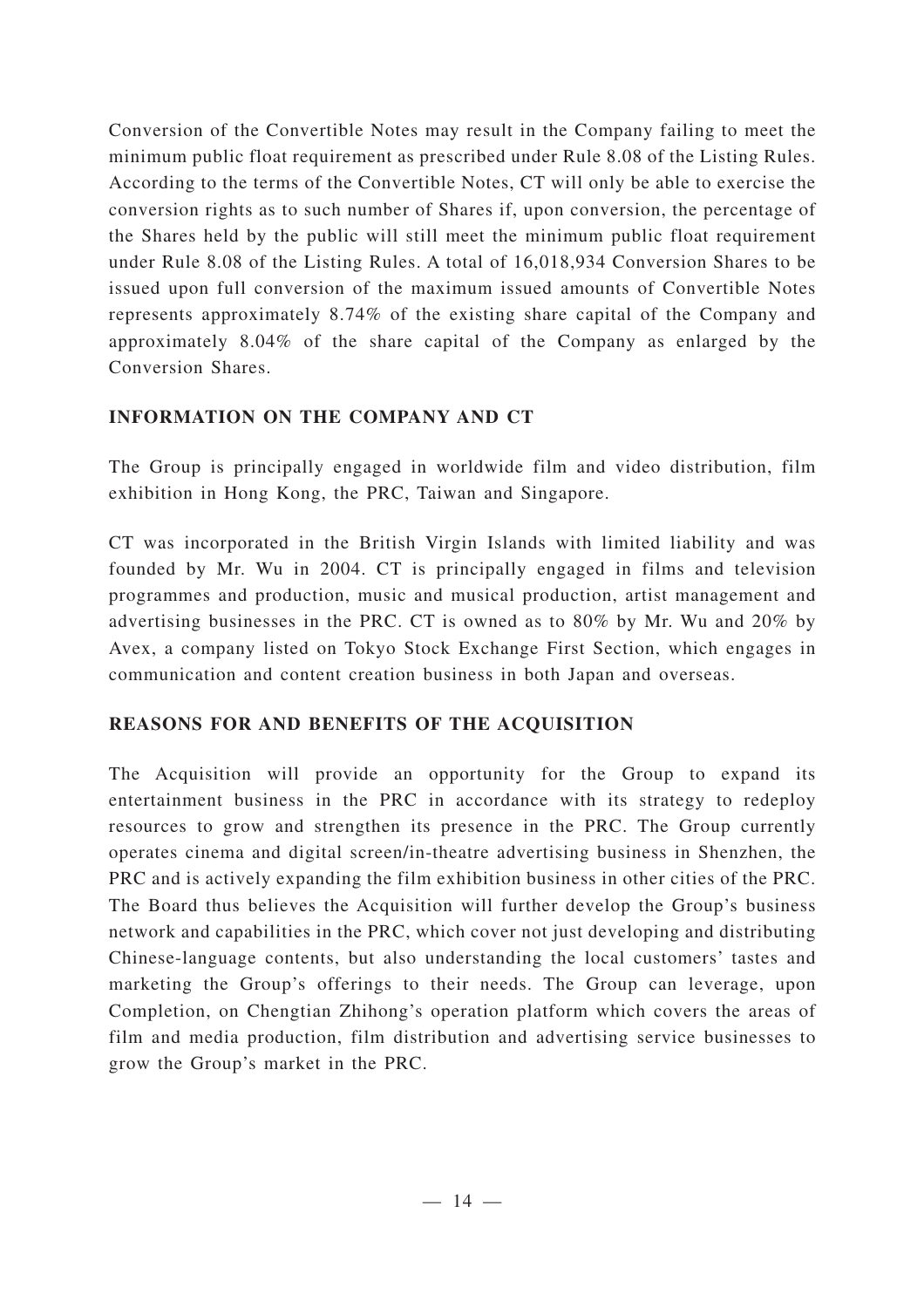The Directors (excluding the independent non-executive Directors) are of the view that the transactions contemplated under the Agreement are fair and reasonable, on normal commercial terms and in the interest of the Company and the Shareholders as a whole. The independent non-executive Directors have reserved their position pending advice from an independent financial adviser to be appointed by the Company. The view of the independent non-executive Directors on the terms of the Agreement will be set out in the circular to be sent to the Shareholders in relation to the Acquisition.

# **LISTING RULES IMPLICATIONS**

The Acquisition constitutes a major transaction for the Company under Chapter 14 of the Listing Rules. Both Mr. Wu, the Chairman and executive director of the Company, and CT are substantial shareholders of the Company, and Ms. Wu is an alternate Director to Mr. Wu. Accordingly, the Acquisition constitutes a connected transaction for the Company. The Agreement, including the issue of the Convertible Notes and the Conversion Shares, is subject to the reporting, announcement and Independent Shareholders' approval requirements under Chapter 14 and 14A of the Listing Rules.

# **GENERAL**

The SGM will be convened by the Company at which resolutions will be proposed to seek approval of, among other things, the Agreement and the transactions contemplated thereunder, including the issue of the Convertible Notes and the Conversion Shares. At such meeting, the votes of the Independent Shareholders in relation to the Agreement, including the issue of the Convertible Notes and the Conversion Shares will be taken by poll on which the Vendors and their respective associates will abstain from voting. An Independent Board Committee will be formed to advise the Independent Shareholders in respect of the Agreement, including the issue of the Convertible Notes and the Conversion Shares. An independent financial adviser will be appointed to advise the Independent Board Committee and the Independent Shareholders in this regard.

A circular containing, among other things, details of the Acquisition, a letter from the independent financial adviser, a letter from the Independent Board Committee, an accountants' report on the Transferred Assets and a notice to convene the SGM will be despatched to the Shareholders as soon as practicable.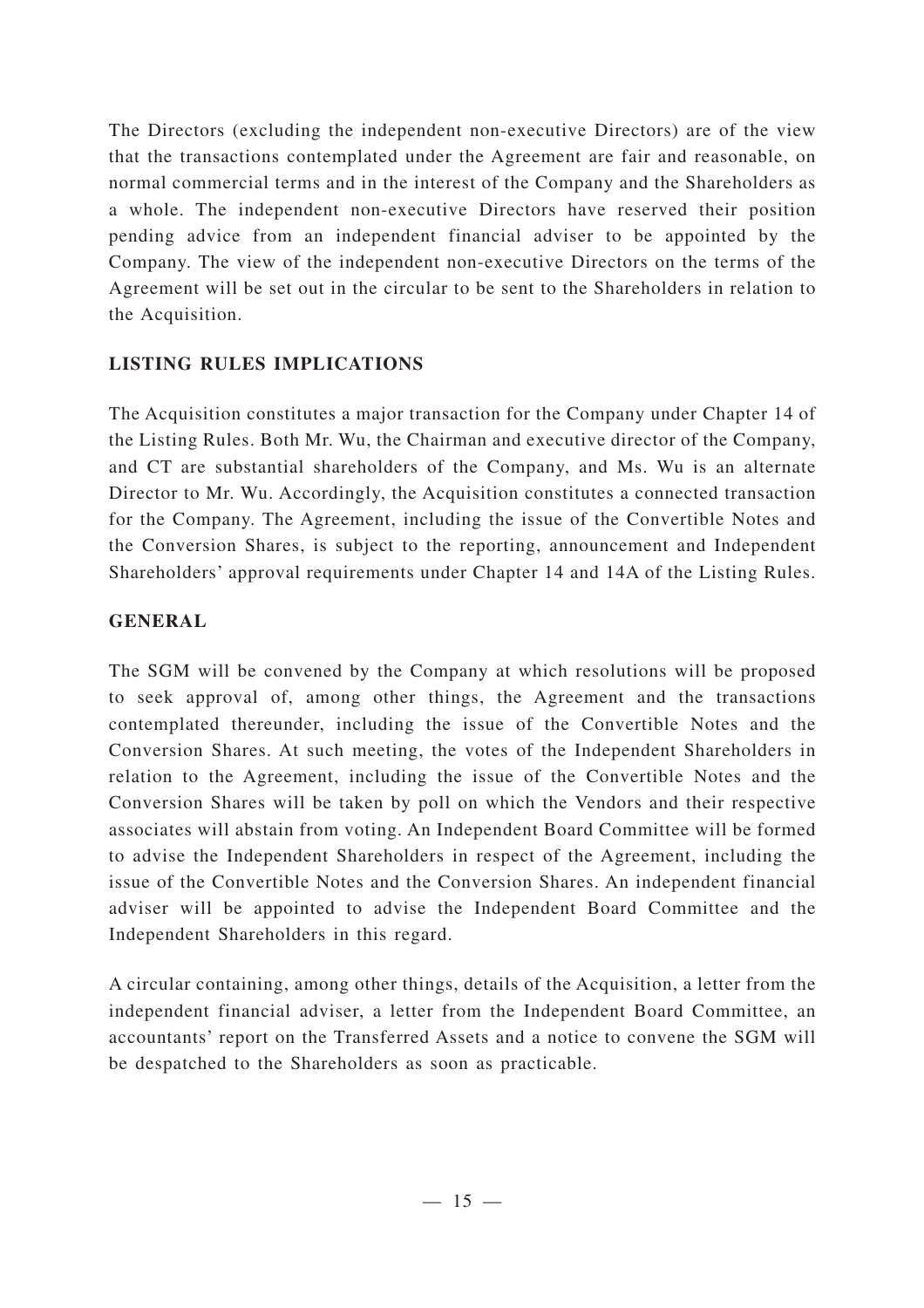# **DEFINITIONS**

In this announcement, the following expressions have the meanings set out below unless the context requires otherwise.

| "Acquisition"                             | the proposed acquisition of the Transferred Assets by<br>the Purchaser pursuant to the Agreement                                                                                                                                                                                                                                                                                        |
|-------------------------------------------|-----------------------------------------------------------------------------------------------------------------------------------------------------------------------------------------------------------------------------------------------------------------------------------------------------------------------------------------------------------------------------------------|
| "Acquisition<br>Consideration"            | the consideration for the Acquisition pursuant to the<br>Agreement                                                                                                                                                                                                                                                                                                                      |
| "Aggregate Net Profits"                   | the audited consolidated profit after taxation and<br>minority interests (but excluding any extraordinary or<br>exceptional or non-recurring items that is outside the<br>ordinary course of business) of and derived from the<br>Transferred Assets in aggregate for the two years ending<br>31 December 2010 expressed in RMB prepared and<br>presented in accordance with the HKFRS. |
| "Agreement"                               | the equity transfer agreement dated 15 June 2009<br>entered into between the Vendors and the Purchaser in<br>relation to the Acquisition                                                                                                                                                                                                                                                |
| "associate(s)"                            | has the meaning ascribed to it under the Listing Rules                                                                                                                                                                                                                                                                                                                                  |
| "Avex"                                    | Avex Group Holdings Inc., a substantial shareholder of<br>CT and a company listed on Tokyo Stock Exchange First<br>Section                                                                                                                                                                                                                                                              |
| "Board"                                   | board of Directors                                                                                                                                                                                                                                                                                                                                                                      |
| "Bohong<br>Advertisements"                | 北京橙天博鴻廣告有限公司 (Beijing Chengtian<br>Bohong Advertisement Co., Ltd.), a<br>company<br>established under the laws of the PRC with limited<br>liability and beneficially owned by CT                                                                                                                                                                                                        |
| "Bohong"<br>Advertisements<br>Contracts"  | contracts and Deposits relating to the Restricted<br>Business entered into by Bohong Advertisements up to<br>the date of Completion                                                                                                                                                                                                                                                     |
| "Business Day"                            | a day (other than Saturday or Sunday) on which banks<br>in Hong Kong are generally open for business                                                                                                                                                                                                                                                                                    |
| "Chengtian<br>Entertainment<br>Contracts" | contracts related to the Restricted Business entered into<br>by CT up to the date of Completion                                                                                                                                                                                                                                                                                         |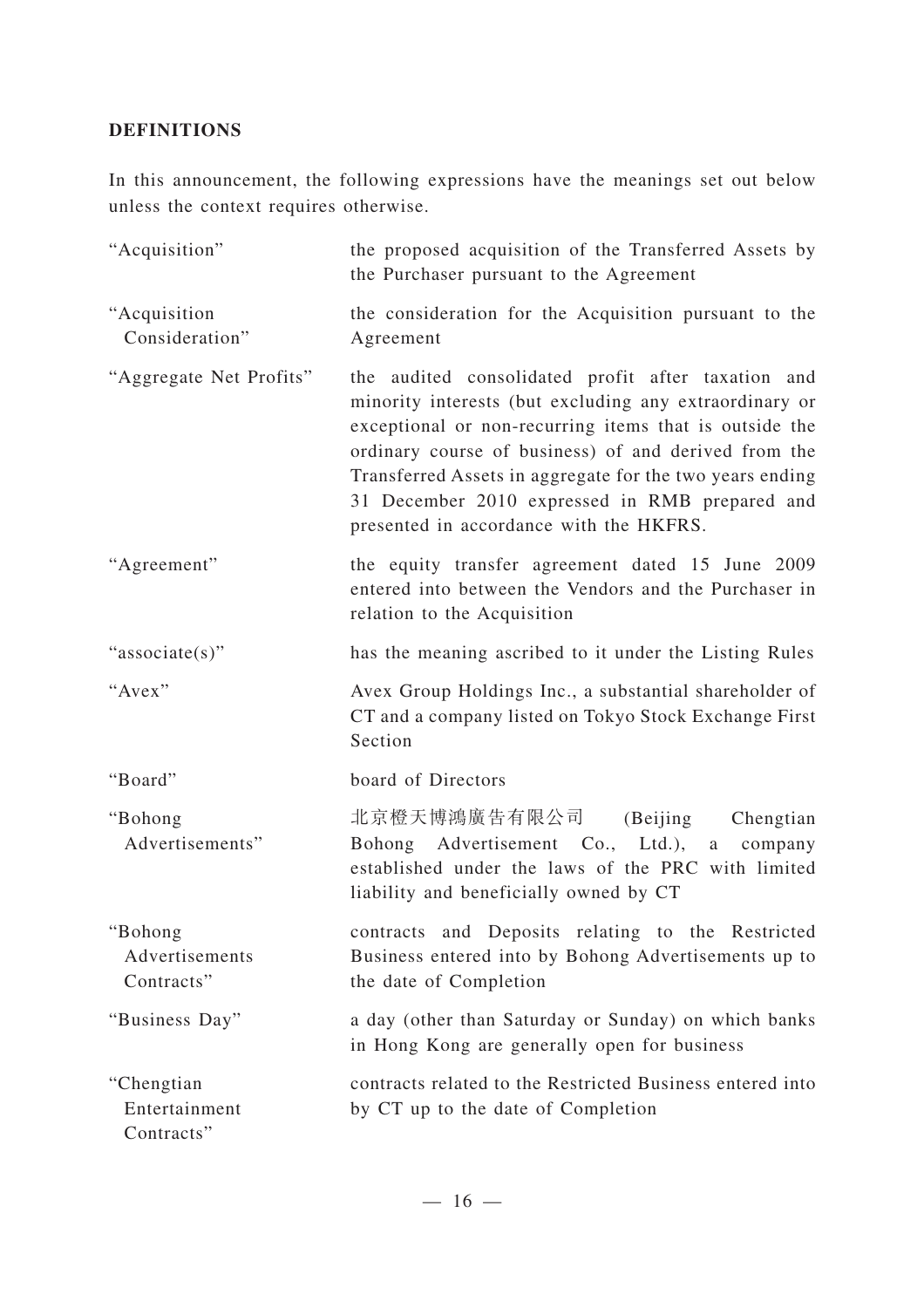| "Chengtian Zhihong" | 北京橙天智鴻影視製作有限公司 (Beijing Chengtian<br>Zhihong Film & TV Production Co. Ltd.), a company<br>established under the laws of the PRC with limited<br>liability and beneficially owned by CT                                                                                                                                                                                |
|---------------------|-----------------------------------------------------------------------------------------------------------------------------------------------------------------------------------------------------------------------------------------------------------------------------------------------------------------------------------------------------------------------|
| "Company"           | Golden Harvest Entertainment (Holdings) Limited, a<br>company incorporated in Bermuda with limited liability<br>the shares of which are listed on the Main Board of the<br>Stock Exchange (Stock Code: 1132)                                                                                                                                                          |
| "Completion"        | completion of the Acquisition                                                                                                                                                                                                                                                                                                                                         |
| "Completion Date"   | the date after five Business Days (or such later date as<br>shall be agreed in writing between parties to the<br>Agreement) after the fulfillment of all the conditions<br>precedent to the Agreement                                                                                                                                                                 |
| "Conversion Shares" | 16,018,934 new Shares which will be issued upon full<br>conversion of the principal amount of the Convertible<br>Notes at the conversion price of HK\$3.38 per Share<br>(subject to adjustment)                                                                                                                                                                       |
| "Convertible Notes" | the convertible notes in the maximum principal amount<br>of approximately HK\$54.1 million (equivalent to<br>RMB48 million) to be issued to CT entitling it to<br>convert the outstanding principal amount into<br>Conversion Shares at an exercise price of HK\$3.38 per<br>Share (subject to adjustment) until its maturity date<br>which falls on 31 December 2015 |
| "CT"                | Chengtian Entertainment Group (International) Holding<br>Company Limited, a company incorporated in the<br>British Virgin Islands with limited liability which<br>40,553,060<br>Shares,<br>presently holds<br>representing<br>approximately 22.13% of the total issued share capital<br>of the Company, as the date hereof                                            |
| "CT Contracts"      | Chengtian Entertainment Contracts and Orange Sky HK<br>Contracts and the Deposits related thereto together with<br>such further contracts related to the Restricted Business<br>(and the related deposits) that may be entered into by<br>Orange Sky HK up to the date of Completion                                                                                  |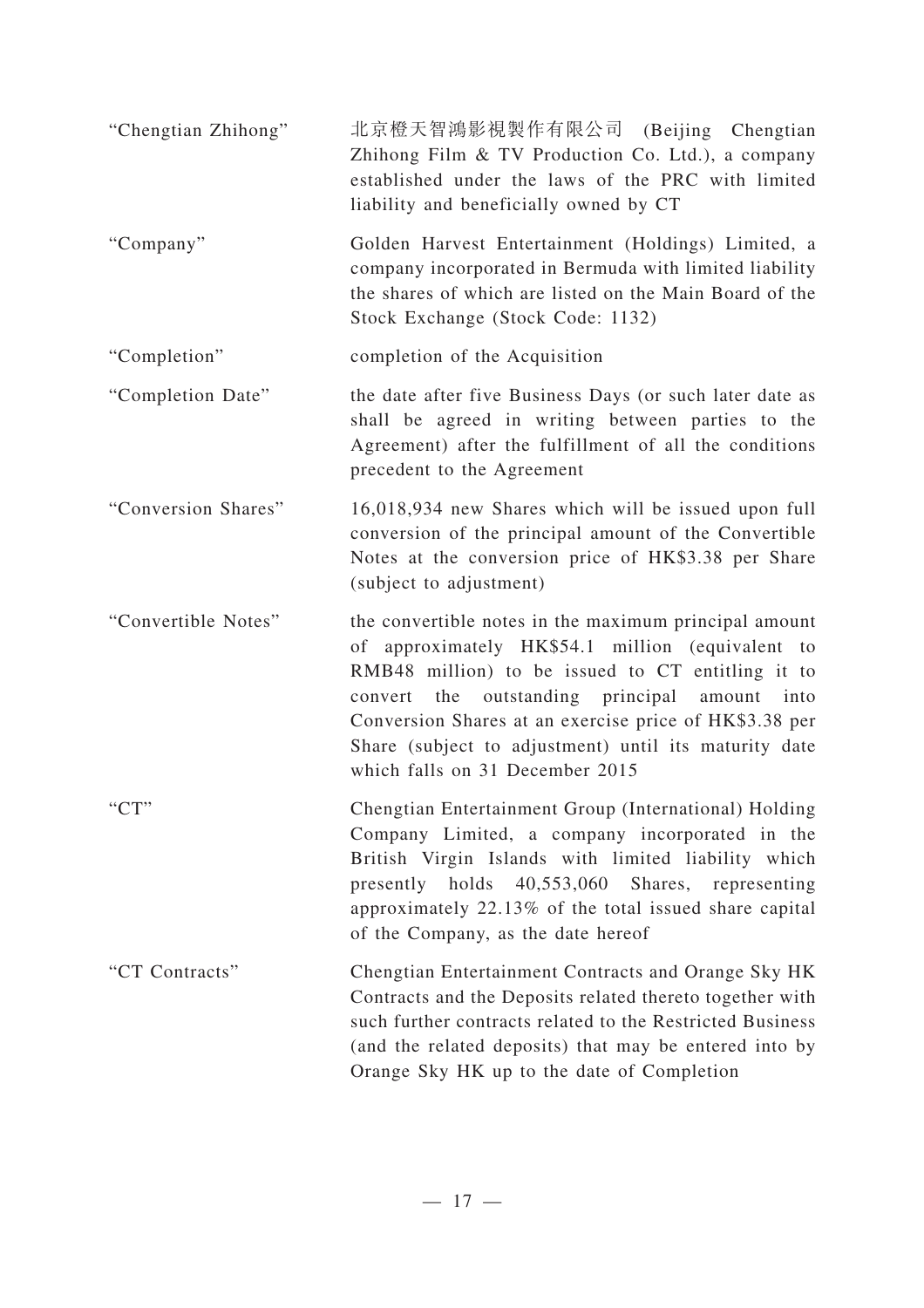| "Deferred<br>Consideration<br>Arrangement" | the arrangement for settlement of the remaining<br>Acquisition Consideration, which remains outstanding<br>after Completion, of up to RMB40 million in 2011                                                                                                                                                                                                                                                                                                                                                                          |
|--------------------------------------------|--------------------------------------------------------------------------------------------------------------------------------------------------------------------------------------------------------------------------------------------------------------------------------------------------------------------------------------------------------------------------------------------------------------------------------------------------------------------------------------------------------------------------------------|
| "Deposits"                                 | the deposits and prepayments paid by CT, Orange Sky<br>HK, Bohong Advertisements<br>and/or<br>Zhihong<br>Technology (as the case may be) to the counterparties of<br>Chengtian Entertainment Contracts, Orange Sky HK<br>Contracts, Bohong Advertisements Contracts and/or<br>Zhihong Technology Contracts (as the case may be) and<br>such further deposits and prepayments that may be paid<br>by CT, Orange Sky HK, Bohong Advertisements and/or<br>Zhihong Technology in relation to the Restricted<br>Business as at Completion |
| " $Directory$ "                            | Director(s) of the Company                                                                                                                                                                                                                                                                                                                                                                                                                                                                                                           |
| "Group"                                    | the Company and its subsidiaries                                                                                                                                                                                                                                                                                                                                                                                                                                                                                                     |
| "Guaranteed Period"                        | the two financial years ending 31 December 2009 and<br>2010                                                                                                                                                                                                                                                                                                                                                                                                                                                                          |
| "Guaranteed Profit"                        | the consolidated profit of RMB20 million (equivalent to<br>approximately HK\$22.6 million) after taxation and<br>minority interests (but excluding any event or<br>transaction that is outside the ordinary course of<br>business) of or derived from the Transferred Assets for<br>the Guaranteed Period as guaranteed by CT pursuant to<br>the terms of the Agreement                                                                                                                                                              |
| "HK\$"                                     | Hong Kong dollars, the lawful currency of Hong Kong                                                                                                                                                                                                                                                                                                                                                                                                                                                                                  |
| "HKFRS"                                    | the Hong Kong Financial Reporting Standards                                                                                                                                                                                                                                                                                                                                                                                                                                                                                          |
| "Hong Kong"                                | the Hong Kong Special Administrative Region of the<br><b>PRC</b>                                                                                                                                                                                                                                                                                                                                                                                                                                                                     |
| "Independent Board<br>Committee"           | the committee of independent non-executive Directors<br>established to<br>advise<br>the<br>Independent<br>be<br>to<br>Shareholders in respect of the terms of the Agreement,<br>including the issue of the Convertible Notes and the<br><b>Conversion Shares</b>                                                                                                                                                                                                                                                                     |
| "Independent<br>Shareholders"              | Shareholders other than the Vendors and their respective<br>associates                                                                                                                                                                                                                                                                                                                                                                                                                                                               |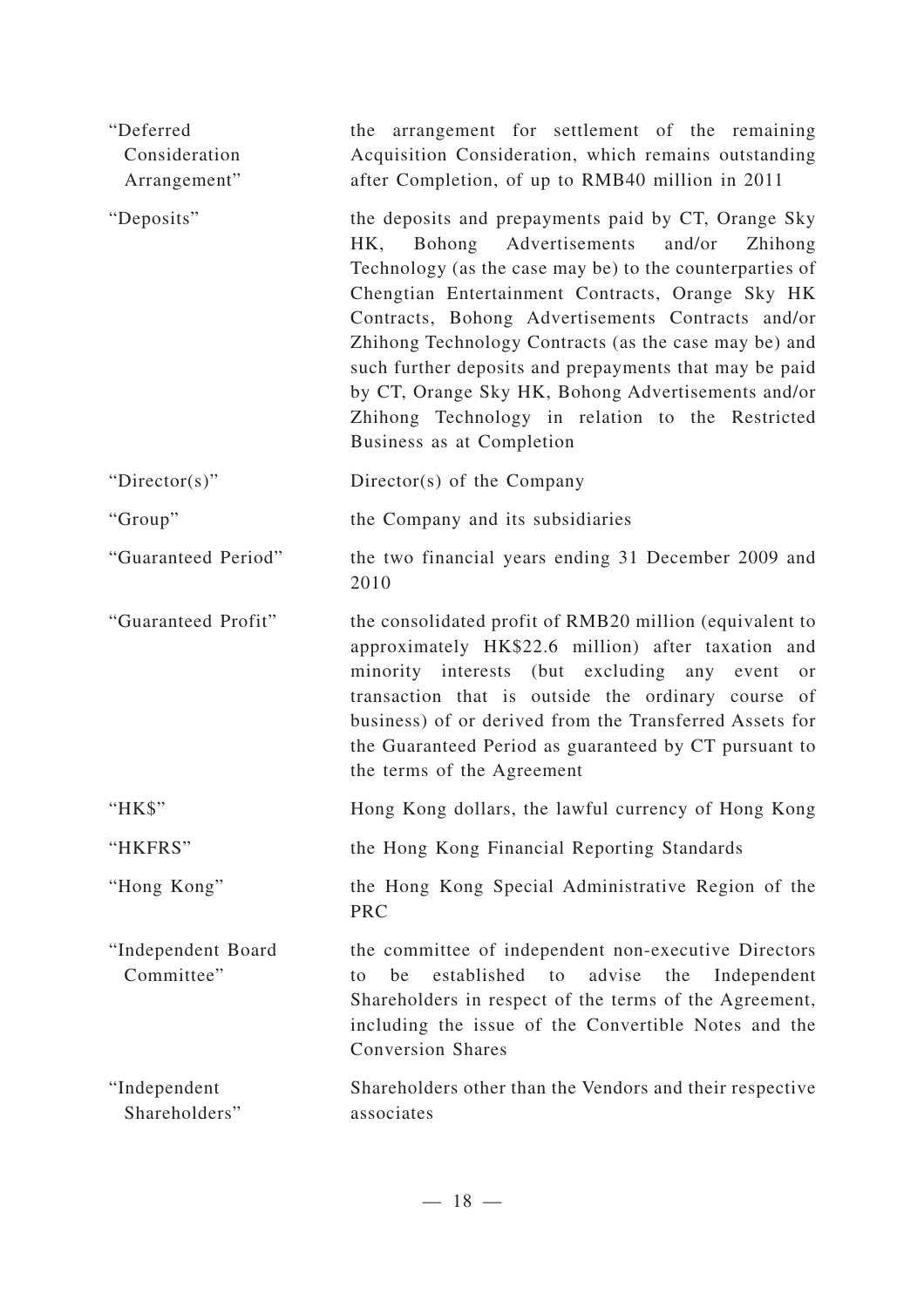| "Listing Rules"              | the Rules Governing the Listing of Securities on the<br><b>Stock Exchange</b>                                                                                                                                                                                                                                                                  |
|------------------------------|------------------------------------------------------------------------------------------------------------------------------------------------------------------------------------------------------------------------------------------------------------------------------------------------------------------------------------------------|
| "Long Stop Date"             | 31 October 2009 or such later date as the Purchaser and<br>CT may agree in writing                                                                                                                                                                                                                                                             |
| "Mr. Wu"                     | Mr. Wu Kebo, Chairman and executive Director of the<br>Company and the legal holder of 90% equity interest in<br>Chengtian Zhihong and 80% beneficial owner of CT                                                                                                                                                                              |
| "Ms. Wu"                     | Ms. Wu Keyan, alternate Director to Mr. Wu                                                                                                                                                                                                                                                                                                     |
| "Orange Sky HK"              | Orange Sky Entertainment International Holdings<br>Limited, a company incorporated in Hong Kong with<br>limited liability and a wholly-owned subsidiary of CT                                                                                                                                                                                  |
| "Orange Sky HK<br>Contracts" | contracts related to the Restricted Business entered into<br>by Orange Sky HK as at Completion                                                                                                                                                                                                                                                 |
| "PRC"                        | the People's Republic of China (excluding Hong Kong,<br>the Macau Special Administrative Region of the PRC<br>and Taiwan)                                                                                                                                                                                                                      |
| "Purchaser"                  | Golden Harvest Motion Pictures Company Limited, a<br>company incorporated in Hong Kong with limited<br>liabilities and a wholly-owned subsidiary of the<br>Company                                                                                                                                                                             |
| "Reorganisation"             | the reorganisation undertaken by Mr. Wu and CT to<br>restructure the Restricted Business beneficially owned<br>by CT                                                                                                                                                                                                                           |
| "Restricted Business"        | any business relating to Chinese-language (in all forms)<br>television<br>films<br>and<br>programmes<br>production,<br>and advertising<br>marketing<br>and/or<br>investment,<br>distribution, including, but not limited to, the related<br>activities in the form of self-financing, co-operation<br>and/or provision of consultancy services |
| "Restructured Group"         | including Chengtian<br>the<br>Group<br>Zhihong<br>after<br>Completion                                                                                                                                                                                                                                                                          |
| "RMB"                        | Renminbi, the lawful currency of the PRC                                                                                                                                                                                                                                                                                                       |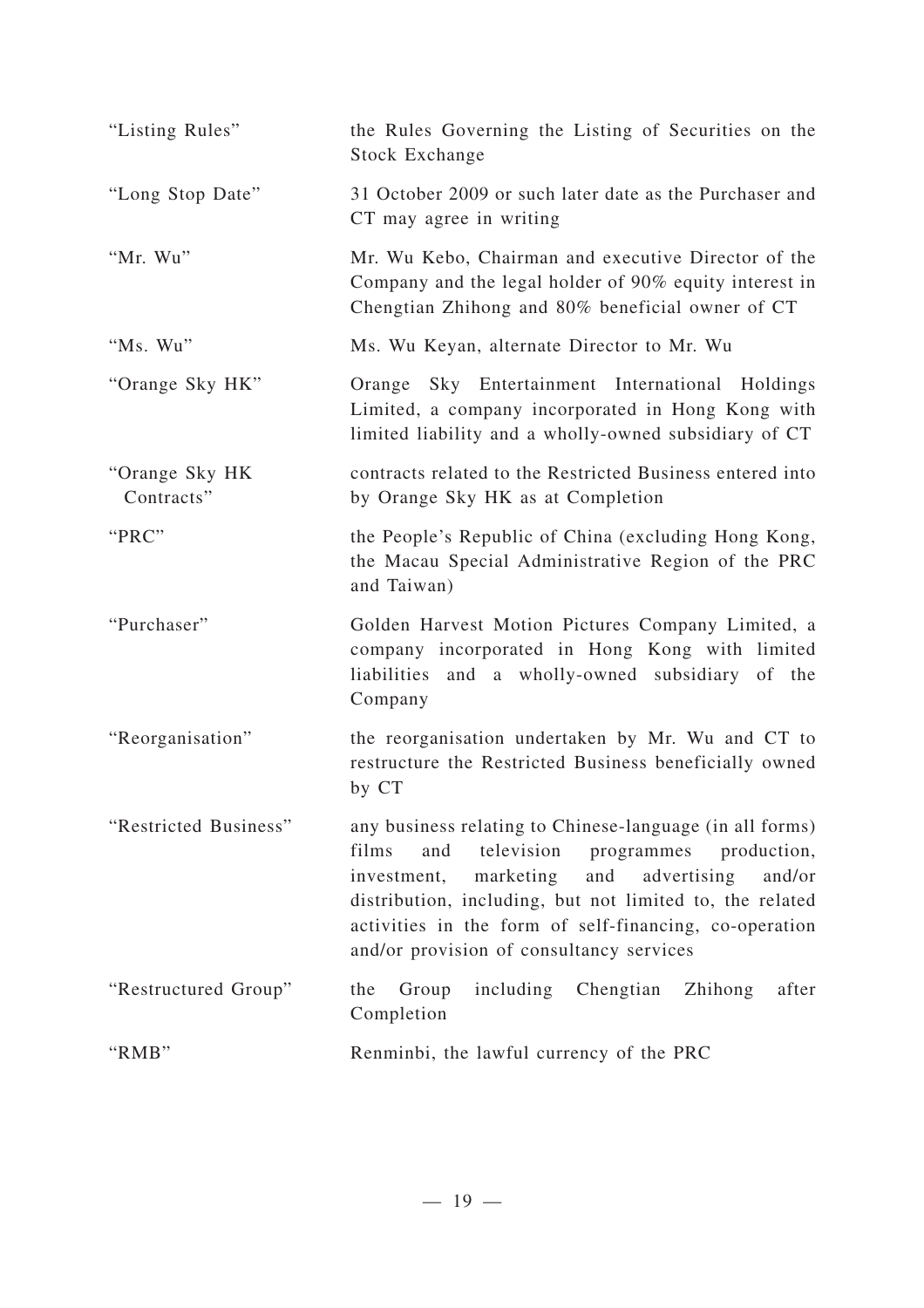| "SGM"                             | the special general meeting of the Company to be<br>convened and held for the purpose of considering and,<br>if thought fit, approving the Agreement and the<br>transactions contemplated thereunder |
|-----------------------------------|------------------------------------------------------------------------------------------------------------------------------------------------------------------------------------------------------|
| "Share $(s)$ "                    | ordinary share(s) of HK\$1.0 each in the share capital of<br>the Company                                                                                                                             |
| "Shareholder(s)"                  | $holder(s)$ of $Share(s)$                                                                                                                                                                            |
| "Stock Exchange"                  | The Stock Exchange of Hong Kong Limited                                                                                                                                                              |
| "substantial<br>shareholder"      | has the meaning ascribed to it under the Listing Rules                                                                                                                                               |
| "Transferred Assets"              | entire equity interest in Chengtian Zhihong, the CT<br>Contracts, the Bohong Advertisements Contracts and<br>the Zhihong Technology Contracts                                                        |
| "US\$"                            | US dollar, the lawful currency of the United States of<br>America                                                                                                                                    |
| "Vendors"                         | Mr. Wu, Ms. Wu and CT, all are connected persons to<br>the Company                                                                                                                                   |
| "Zhihong Technology<br>Contracts" | contracts and Deposits related to the Restricted<br>Business entered into by Zhihong Technology up to the<br>date of Completion                                                                      |
| "Zhihong Technology"              | 北京橙天智鴻科技發展有限公司 (Beijing Chengtian<br>Zhihong Technology Development Co., Ltd.), a<br>company established under the laws of the PRC and<br>beneficially owned by CT                                   |
| $``\%"$                           | per cent.                                                                                                                                                                                            |

*For the purpose of the announcement, the exchange rate of RMB1.00 = HK\$1.128 has been used for currency translation. Such exchange rates are for the purposes of illustration only and do not constitute a representation that any amount in RMB or HK\$ have been, could have been or may be converted at such or any other rates.*

> On behalf of the Board **Chan Suet Yin, Winnie** *Executive Director*

Hong Kong, 15 June 2009